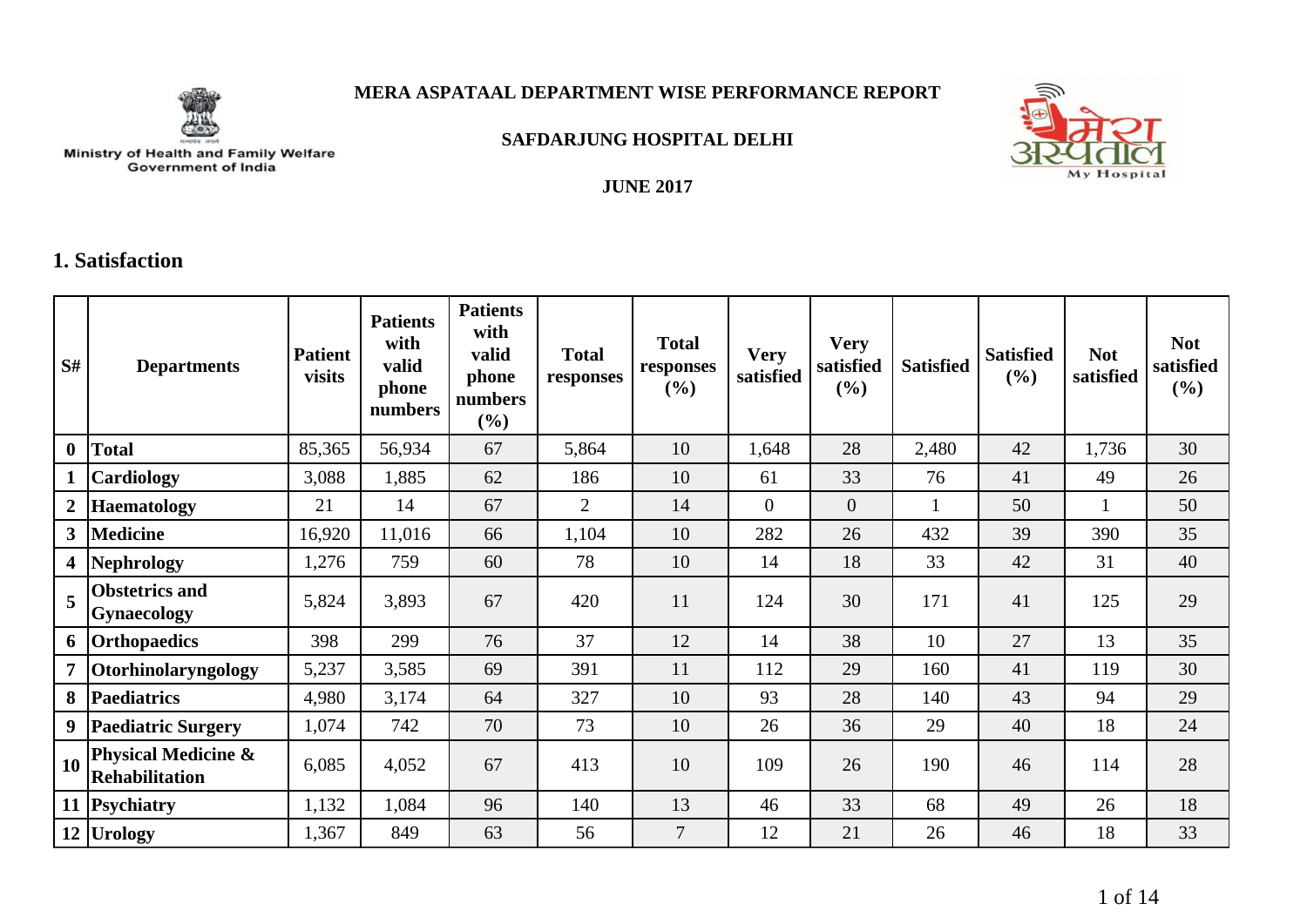| S#               | <b>Departments</b>                                          | <b>Patient</b><br>visits | <b>Patients</b><br>withvalid<br>phone<br>numbers | <b>Patients</b><br>withvalid<br>phone<br>numbers<br>(%) | <b>Total</b><br>responses | <b>Total</b><br>responses<br>(%) | <b>Very</b><br>satisfied | <b>Very</b><br>satisfied<br>(%) | <b>Satisfied</b> | <b>Satisfied</b><br>(%) | <b>Not</b><br>satisfied | <b>Not</b><br>satisfied<br>(%) |
|------------------|-------------------------------------------------------------|--------------------------|--------------------------------------------------|---------------------------------------------------------|---------------------------|----------------------------------|--------------------------|---------------------------------|------------------|-------------------------|-------------------------|--------------------------------|
| 13 <sup>13</sup> | <b>CTVS</b>                                                 | 496                      | 291                                              | 59                                                      | 36                        | 12                               | 11                       | 31                              | 21               | 58                      | $\overline{4}$          | 11                             |
|                  | 14 Endocrinology                                            | 2,180                    | 1,203                                            | 56                                                      | 124                       | 10                               | 32                       | 26                              | 58               | 47                      | 34                      | 27                             |
| 15 <sup>15</sup> | <b>EYE</b>                                                  | 3,397                    | 2,276                                            | 68                                                      | 223                       | 10                               | 74                       | 33                              | 99               | 44                      | 50                      | 23                             |
| 16               | <b>Skin</b>                                                 | 7,214                    | 5,143                                            | 72                                                      | 541                       | 11                               | 150                      | 28                              | 238              | 44                      | 153                     | 28                             |
| 17               | <b>Apex Regional STD</b><br><b>Centre</b>                   | 12                       | $\overline{2}$                                   | 17                                                      | $\overline{0}$            | $\overline{0}$                   | $\overline{0}$           | $\overline{0}$                  | $\theta$         | $\overline{0}$          | $\overline{0}$          | $\overline{0}$                 |
| $18 \mid$        | Neurology                                                   | 2,621                    | 1,690                                            | 65                                                      | 182                       | 11                               | 51                       | 28                              | 75               | 41                      | 56                      | 31                             |
| 19 <sup>°</sup>  | <b>Medical Oncology</b>                                     | 193                      | 133                                              | 69                                                      | 17                        | 13                               | $\mathbf{2}$             | 12                              | 9                | 53                      | 6                       | 35                             |
| 20               | <b>Cancer Surgery</b>                                       | 541                      | 344                                              | 64                                                      | 19                        | 6                                | 6                        | 32                              | 5                | 26                      | 8                       | 42                             |
| $21 \mid$        | Neuro Surgery                                               | 972                      | 649                                              | 67                                                      | 70                        | 11                               | 27                       | 39                              | 21               | 30                      | 22                      | 31                             |
| 22               | <b>Pulmonary, Critical</b><br><b>Case &amp; Sleep</b>       | 55                       | 38                                               | 70                                                      | $\overline{2}$            | 5                                | $\mathbf{1}$             | 50                              | $\mathbf{1}$     | 50                      | $\theta$                | $\overline{0}$                 |
| 23               | <b>Burns, Plastic &amp;</b><br><b>Maxillofacial Surgery</b> | 240                      | 198                                              | 83                                                      | 21                        | 11                               | 9                        | 43                              | 8                | 38                      | $\overline{4}$          | 19                             |
|                  | 24 Palliative Pain Clinic                                   | 33                       | 9                                                | 28                                                      | $\overline{2}$            | 22                               | $\mathbf{1}$             | 50                              | $\Omega$         | $\overline{0}$          | $\mathbf{1}$            | 50                             |
|                  | 25 General Surgery                                          | 6,825                    | 4,613                                            | 68                                                      | 441                       | 10                               | 112                      | 25                              | 180              | 41                      | 149                     | 34                             |
| 26               | Radiotherapy                                                | 712                      | 278                                              | 40                                                      | 20                        | $\overline{7}$                   | $\overline{4}$           | 20                              | 9                | 45                      | $\overline{7}$          | 35                             |
| 27               | Dept-87                                                     | 6,804                    | 5,053                                            | 75                                                      | 594                       | 12                               | 170                      | 29                              | 294              | 49                      | 130                     | 22                             |
|                  | 28   Dept-41                                                | $\overline{0}$           | $\overline{0}$                                   | $\overline{0}$                                          | $\Omega$                  | $\overline{0}$                   | $\overline{0}$           | $\overline{0}$                  | $\Omega$         | $\overline{0}$          | $\overline{0}$          | $\overline{0}$                 |
|                  | $29$ Dept-88                                                | 5,667                    | 3,661                                            | 65                                                      | 345                       | 9                                | 105                      | 30                              | 126              | 37                      | 114                     | 33                             |
|                  | 30   Dept-91                                                | $\overline{0}$           | $\overline{0}$                                   | $\overline{0}$                                          | $\overline{0}$            | $\overline{0}$                   | $\boldsymbol{0}$         | $\overline{0}$                  | $\overline{0}$   | $\boldsymbol{0}$        | $\overline{0}$          | $\overline{0}$                 |
|                  | $31$ Dept-60                                                | $\overline{0}$           | $\overline{0}$                                   | $\overline{0}$                                          | $\overline{0}$            | $\overline{0}$                   | $\overline{0}$           | $\overline{0}$                  | $\overline{0}$   | $\overline{0}$          | $\overline{0}$          | $\overline{0}$                 |
|                  | 32 Dept-39                                                  | $\overline{0}$           | $\boldsymbol{0}$                                 | $\overline{0}$                                          | $\overline{0}$            | $\overline{0}$                   | $\boldsymbol{0}$         | $\overline{0}$                  | $\overline{0}$   | $\overline{0}$          | $\overline{0}$          | $\overline{0}$                 |
|                  | 33 Dept-46                                                  | $\mathbf{1}$             | $\mathbf{1}$                                     | 100                                                     | $\boldsymbol{0}$          | $\overline{0}$                   | $\boldsymbol{0}$         | $\boldsymbol{0}$                | $\boldsymbol{0}$ | $\boldsymbol{0}$        | $\overline{0}$          | $\overline{0}$                 |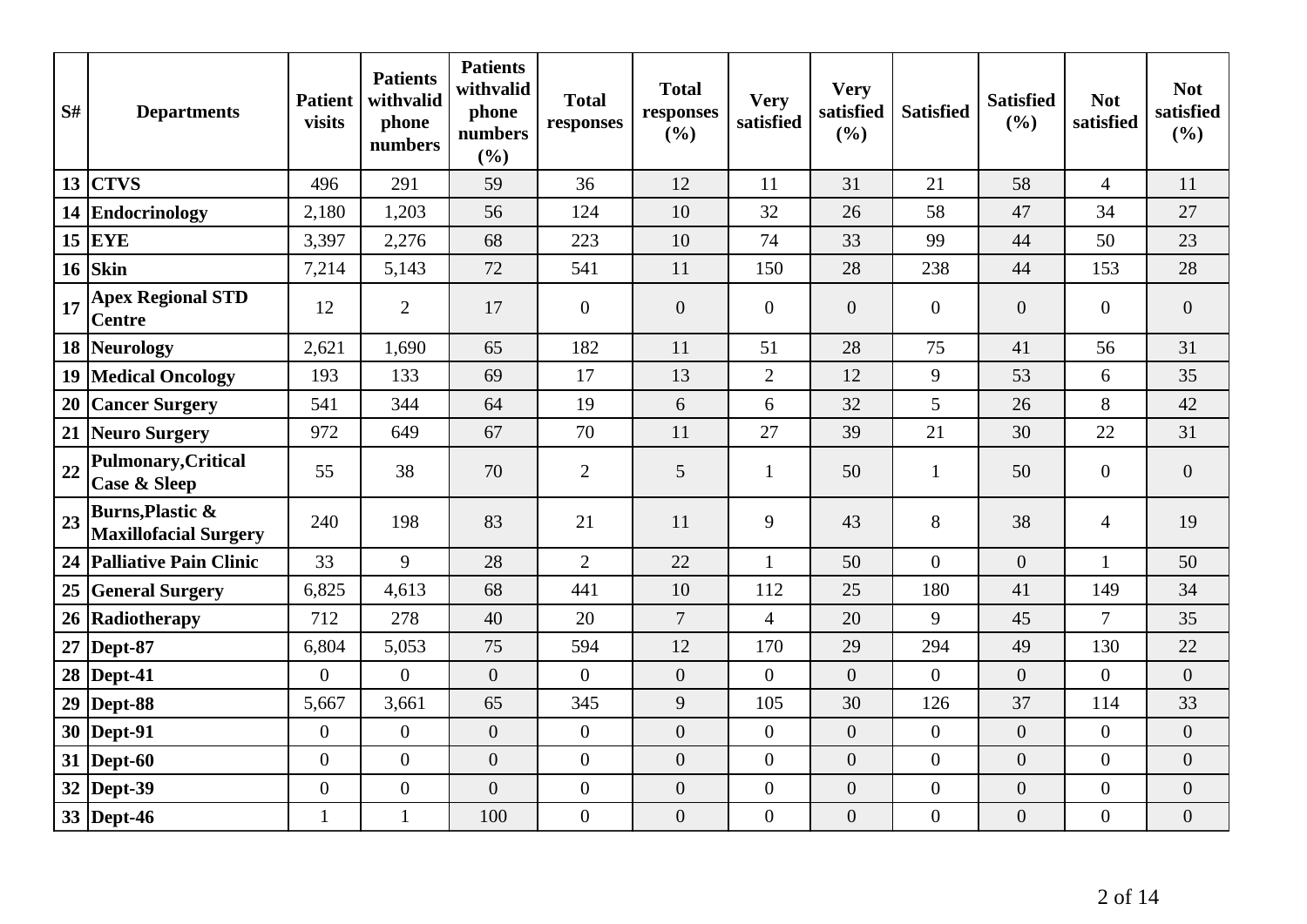# **2. Reasons for Dissatisfaction (Overall)**

| S#               | <b>Departments</b>                                      | <b>Total</b><br>responses for<br>dissatisfaction | <b>Staff</b><br>behaviour | <b>Staff</b><br>behaviour<br>(%) | <b>Cleanliness</b> | <b>Cleanliness</b><br>(%) | Cost of<br>treatment | Cost of<br>treatment<br>(%) | <b>Quality</b><br><b>of</b><br>treatment | Quality<br><b>of</b><br>treatment reasons<br>(%) | <b>Other</b>     | <b>Other</b><br>reasons<br>(%) |
|------------------|---------------------------------------------------------|--------------------------------------------------|---------------------------|----------------------------------|--------------------|---------------------------|----------------------|-----------------------------|------------------------------------------|--------------------------------------------------|------------------|--------------------------------|
| $\bf{0}$         | <b>Total</b>                                            | 1,472                                            | 532                       | 36                               | 204                | 14                        | 182                  | 12                          | 151                                      | 10                                               | 403              | 28                             |
|                  | Cardiology                                              | 39                                               | 15                        | 38                               | $\overline{3}$     | 8                         | 9                    | 23                          | $\overline{3}$                           | 8                                                | 9                | 23                             |
| $\boldsymbol{2}$ | Haematology                                             | $\mathbf{1}$                                     | $\overline{0}$            | $\overline{0}$                   | $\overline{0}$     | $\overline{0}$            | $\Omega$             | $\overline{0}$              | $\overline{0}$                           | $\overline{0}$                                   | $\mathbf{1}$     | 100                            |
| $\mathbf{3}$     | <b>Medicine</b>                                         | 332                                              | 103                       | 31                               | 45                 | 14                        | 45                   | 14                          | 35                                       | 11                                               | 104              | 30                             |
| 4                | Nephrology                                              | 32                                               | 9                         | 28                               | $\overline{3}$     | 9                         | 5                    | 16                          | 5                                        | 16                                               | 10               | 31                             |
| 5                | <b>Obstetrics and</b><br>Gynaecology                    | 114                                              | 46                        | 40                               | 17                 | 15                        | 10                   | 9                           | 11                                       | 10                                               | 30               | 26                             |
| 6                | Orthopaedics                                            | 10                                               | 3                         | 30                               | $\overline{4}$     | 40                        | $\overline{2}$       | 20                          | $\overline{0}$                           | $\overline{0}$                                   | $\mathbf{1}$     | 10                             |
| 7                | Otorhinolaryngology                                     | 101                                              | 39                        | 39                               | 16                 | 16                        | 11                   | 11                          | 15                                       | 15                                               | 20               | 19                             |
| 8                | Paediatrics                                             | 74                                               | 32                        | 43                               | 9                  | 12                        | 10                   | 14                          | 3                                        | $\overline{4}$                                   | 20               | 27                             |
| 9                | <b>Paediatric Surgery</b>                               | 20                                               | 10                        | 50                               | $\overline{4}$     | 20                        | $\mathbf{1}$         | 5                           | $\mathbf{1}$                             | 5                                                | $\overline{4}$   | 20                             |
| 10               | <b>Physical Medicine &amp;</b><br><b>Rehabilitation</b> | 102                                              | 37                        | 36                               | 14                 | 14                        | 13                   | 13                          | 14                                       | 14                                               | 24               | 23                             |
|                  | 11 Psychiatry                                           | 22                                               | 10                        | 45                               | $\overline{4}$     | 18                        | $\overline{3}$       | 14                          | $\overline{0}$                           | $\overline{0}$                                   | 5                | 23                             |
|                  | $12$ Urology                                            | 12                                               | 6                         | 50                               | $\mathbf{1}$       | 8                         | $\Omega$             | $\overline{0}$              | $\overline{2}$                           | 17                                               | 3                | 25                             |
|                  | $13$ CTVS                                               | $\overline{4}$                                   | $\mathbf{1}$              | 25                               | $\mathbf{1}$       | 25                        | $\mathbf{1}$         | 25                          | $\overline{0}$                           | $\overline{0}$                                   | $\mathbf{1}$     | 25                             |
|                  | 14 Endocrinology                                        | 25                                               | 11                        | 44                               | 3                  | 12                        | 3                    | 12                          | $\overline{2}$                           | 8                                                | 6                | 24                             |
|                  | $15$ EYE                                                | 42                                               | 21                        | 50                               | 1                  | $\overline{2}$            | 5                    | 12                          | $\overline{4}$                           | 10                                               | 11               | 26                             |
|                  | $16$ Skin                                               | 133                                              | 30                        | 23                               | 21                 | 16                        | 23                   | 17                          | 15                                       | 11                                               | 44               | 33                             |
| 17               | <b>Apex Regional STD</b><br><b>Centre</b>               | $\overline{0}$                                   | $\overline{0}$            | $\overline{0}$                   | $\overline{0}$     | $\overline{0}$            | $\overline{0}$       | $\overline{0}$              | $\overline{0}$                           | $\overline{0}$                                   | $\overline{0}$   | $\overline{0}$                 |
|                  | 18 Neurology                                            | 34                                               | 11                        | 32                               | 6                  | 18                        | 6                    | 18                          |                                          | 3                                                | 10               | 29                             |
|                  | <b>19 Medical Oncology</b>                              | $\overline{4}$                                   | $\overline{4}$            | 100                              | $\overline{0}$     | $\boldsymbol{0}$          | $\overline{0}$       | $\boldsymbol{0}$            | $\boldsymbol{0}$                         | $\overline{0}$                                   | $\boldsymbol{0}$ | $\boldsymbol{0}$               |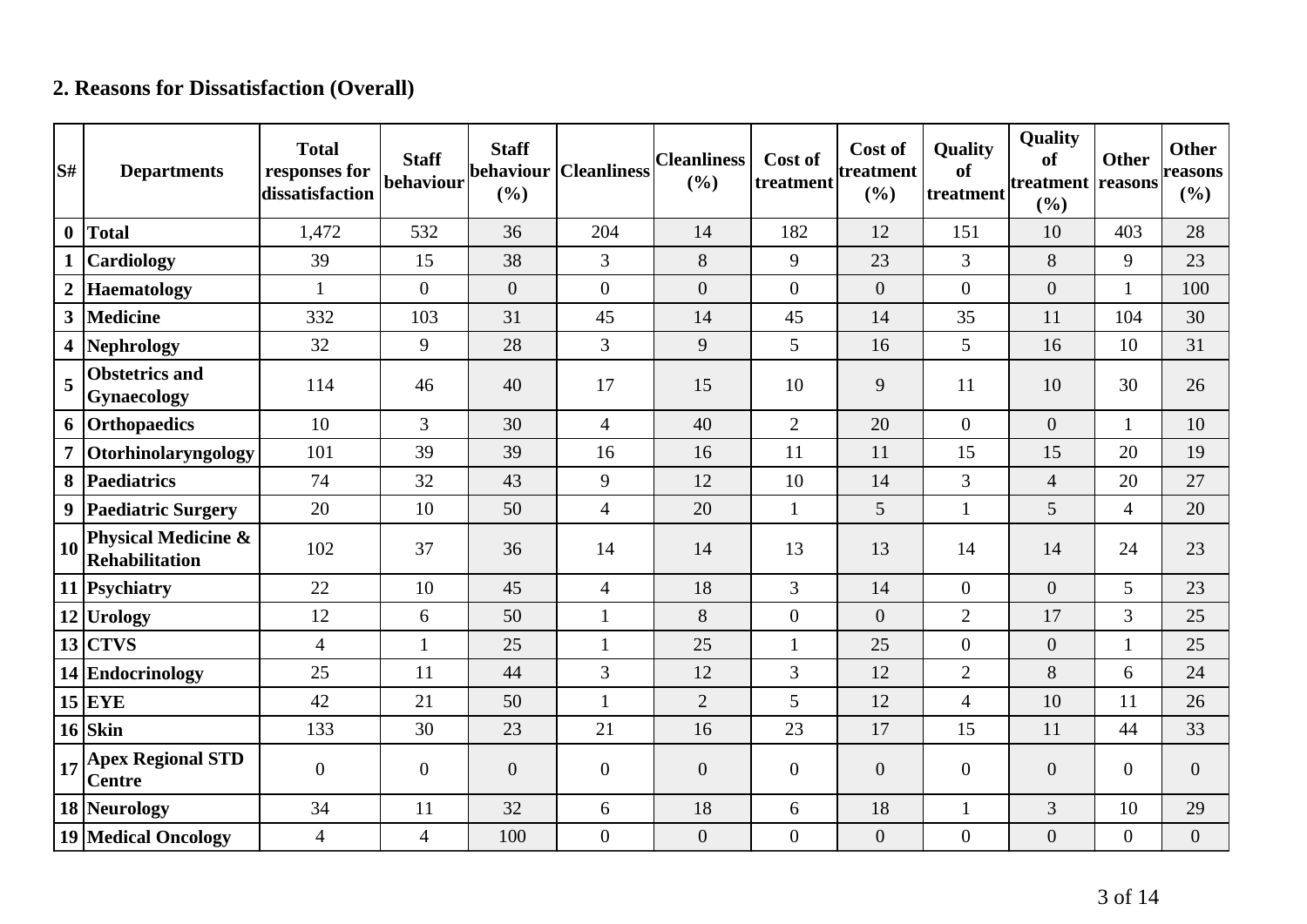| S# | <b>Departments</b>                                                | <b>Total</b><br>responses for<br>dissatisfaction | <b>Staff</b><br> behaviour | <b>Staff</b><br>behaviour  <br>(%) | Cleanliness    | <b>Cleanliness</b><br>$(\%)$ | Cost of<br>treatment | Cost of<br>treatment<br>(%) | Quality<br>of<br>treatment | Quality<br>of<br>treatment reasons<br>(%) | <b>Other</b>     | <b>Other</b><br>reasons<br>$(\%)$ |
|----|-------------------------------------------------------------------|--------------------------------------------------|----------------------------|------------------------------------|----------------|------------------------------|----------------------|-----------------------------|----------------------------|-------------------------------------------|------------------|-----------------------------------|
|    | 20 Cancer Surgery                                                 | 10                                               | $\overline{4}$             | 40                                 |                | 10                           | $\overline{0}$       | $\overline{0}$              | $\overline{2}$             | 20                                        | $\mathfrak{Z}$   | 30                                |
|    | 21 Neuro Surgery                                                  | 23                                               | 7                          | 30                                 | 4              | 17                           | 4                    | 17                          |                            | $\overline{4}$                            | 7                | 32                                |
| 22 | Pulmonary, Critical<br>Case & Sleep                               | $\boldsymbol{0}$                                 | $\overline{0}$             | $\boldsymbol{0}$                   | $\overline{0}$ | $\boldsymbol{0}$             | $\boldsymbol{0}$     | $\mathbf{0}$                | $\overline{0}$             | $\boldsymbol{0}$                          | $\overline{0}$   | $\overline{0}$                    |
|    | <b>Burns, Plastic &amp;</b><br>23 Maxillofacial<br><b>Surgery</b> | 6                                                | $\overline{2}$             | 33                                 |                | 17                           |                      | 17                          | $\overline{0}$             | $\boldsymbol{0}$                          | $\overline{2}$   | 33                                |
|    | 24 Palliative Pain Clinic                                         |                                                  | $\overline{0}$             | $\overline{0}$                     | $\overline{0}$ | $\overline{0}$               | $\overline{0}$       | $\overline{0}$              | $\overline{0}$             | $\overline{0}$                            | 1                | 100                               |
|    | 25 General Surgery                                                | 121                                              | 40                         | 33                                 | 20             | 17                           | 12                   | 10                          | 15                         | 12                                        | 34               | 28                                |
|    | 26 Radiotherapy                                                   | 5                                                | $\overline{2}$             | 40                                 |                | 20                           | $\overline{0}$       | $\mathbf{0}$                | $\overline{0}$             | $\overline{0}$                            | $\overline{2}$   | 40                                |
|    | 27 Dept-87                                                        | 112                                              | 53                         | 47                                 | 13             | 12                           | 10                   | 9                           | 10                         | 9                                         | 26               | 23                                |
|    | 28 Dept-41                                                        | $\overline{0}$                                   | $\theta$                   | $\overline{0}$                     | $\overline{0}$ | $\overline{0}$               | $\overline{0}$       | $\mathbf{0}$                | $\overline{0}$             | $\overline{0}$                            | $\overline{0}$   | $\overline{0}$                    |
|    | $29$ Dept-88                                                      | 93                                               | 36                         | 39                                 | 12             | 13                           | 8                    | 9                           | 12                         | 13                                        | 25               | 26                                |
|    | $30$ Dept-91                                                      | $\overline{0}$                                   | $\overline{0}$             | $\overline{0}$                     | $\overline{0}$ | $\overline{0}$               | $\overline{0}$       | $\overline{0}$              | $\overline{0}$             | $\overline{0}$                            | $\overline{0}$   | $\overline{0}$                    |
|    | $31$ Dept-60                                                      | $\boldsymbol{0}$                                 | $\theta$                   | $\overline{0}$                     | $\overline{0}$ | $\overline{0}$               | $\overline{0}$       | $\overline{0}$              | $\overline{0}$             | $\overline{0}$                            | $\overline{0}$   | $\overline{0}$                    |
|    | $32$ Dept-39                                                      | $\boldsymbol{0}$                                 | $\mathbf{0}$               | $\boldsymbol{0}$                   | $\overline{0}$ | $\boldsymbol{0}$             | $\overline{0}$       | $\overline{0}$              | $\overline{0}$             | $\boldsymbol{0}$                          | $\overline{0}$   | $\overline{0}$                    |
|    | 33 Dept-46                                                        | $\overline{0}$                                   | $\overline{0}$             | $\overline{0}$                     | $\overline{0}$ | $\overline{0}$               | $\overline{0}$       | $\boldsymbol{0}$            | $\overline{0}$             | $\boldsymbol{0}$                          | $\boldsymbol{0}$ | $\overline{0}$                    |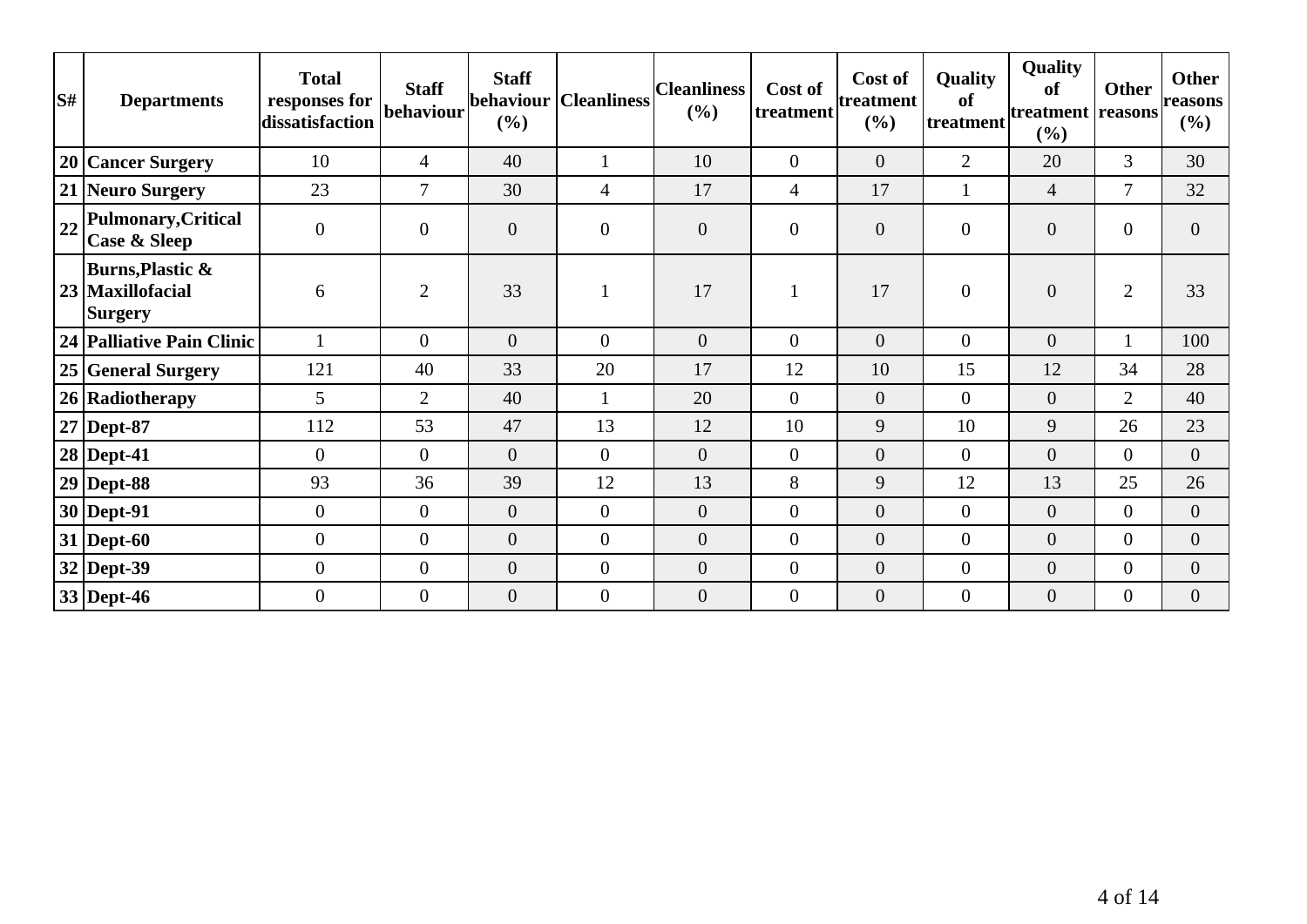# **3. Reasons for Dissatisfaction (Drill Down)**

# **3.1 Staff Behaviour**

| lS#              | <b>Departments</b>                                | <b>Total</b><br>responses for<br>dissatisfaction Doctor<br>with staff<br>behaviour |                  | <b>Doctor</b><br>(%) | <b>Nurse</b>   | <b>Nurse</b><br>(%) | Laboratory/X-<br>Ray<br>technician | aboratory/X-<br>Ray<br>technician<br>(%) | Pharmacist       | <b>Pharmacist Ward</b><br>(%) | boy            | Ward<br>boy<br>(%) | Other<br><b>Staff</b> | <b>Other</b><br><b>Staff</b><br>(%) |
|------------------|---------------------------------------------------|------------------------------------------------------------------------------------|------------------|----------------------|----------------|---------------------|------------------------------------|------------------------------------------|------------------|-------------------------------|----------------|--------------------|-----------------------|-------------------------------------|
| $\boldsymbol{0}$ | Total                                             | 512                                                                                | 178              | 35                   | 70             | 14                  | 67                                 | 13                                       | 25               | 5                             | 47             | 9                  | 125                   | 24                                  |
|                  | <b>Cardiology</b>                                 | 16                                                                                 | $\overline{4}$   | 25                   | $\overline{2}$ | 13                  | 3                                  | 19                                       | $\overline{2}$   | 13                            | $\overline{2}$ | 13                 | 3                     | 17                                  |
| $\boldsymbol{2}$ | <b>Haematology</b>                                | $\boldsymbol{0}$                                                                   | $\boldsymbol{0}$ | $\overline{0}$       | $\overline{0}$ | $\overline{0}$      | $\boldsymbol{0}$                   | $\overline{0}$                           | $\boldsymbol{0}$ | $\boldsymbol{0}$              | $\overline{0}$ | $\boldsymbol{0}$   | $\overline{0}$        | $\overline{0}$                      |
| $\mathbf{3}$     | Medicine                                          | 100                                                                                | 35               | 35                   | 15             | 15                  | 15                                 | 15                                       | $\overline{7}$   | $\overline{7}$                | 9              | 9                  | 19                    | 19                                  |
|                  | 4 Nephrology                                      | 8                                                                                  | 6                | 75                   | $\overline{0}$ | $\overline{0}$      | $\mathbf{1}$                       | 13                                       | $\overline{0}$   | $\boldsymbol{0}$              | $\overline{0}$ | $\overline{0}$     | 1                     | 12                                  |
| 5                | <b>Obstetrics and</b><br><b>Gynaecology</b>       | 41                                                                                 | 12               | 29                   | 6              | 15                  | 6                                  | 15                                       | $\overline{2}$   | 5                             | 3              | $\overline{7}$     | 12                    | 29                                  |
|                  | 6 Orthopaedics                                    | $\overline{4}$                                                                     |                  | 25                   | 1              | 25                  | $\overline{2}$                     | 50                                       | $\overline{0}$   | $\overline{0}$                | $\overline{0}$ | $\overline{0}$     | $\overline{0}$        | $\overline{0}$                      |
|                  | Otorhinolaryngology                               | 41                                                                                 | 13               | 32                   | $\overline{4}$ | 10                  | 6                                  | 15                                       | $\mathbf{1}$     | $\overline{2}$                | 5              | 12                 | 12                    | 29                                  |
|                  | 8 Paediatrics                                     | 31                                                                                 | 11               | 35                   | $\overline{2}$ | 6                   | 5                                  | 16                                       | $\mathbf{2}$     | 6                             | $\overline{2}$ | 6                  | 9                     | 31                                  |
|                  | 9 Paediatric Surgery                              | 9                                                                                  | $\overline{4}$   | 44                   | $\Omega$       | $\overline{0}$      | $\mathbf{1}$                       | 11                                       | $\boldsymbol{0}$ | $\overline{0}$                | $\mathbf{1}$   | 11                 | 3                     | 34                                  |
| 10 <sup>1</sup>  | <b>Physical Medicine</b><br>& Rehabilitation      | 37                                                                                 | 15               | 41                   | $\overline{2}$ | 5                   | 5                                  | 14                                       | $\overline{4}$   | 11                            | $\overline{2}$ | 5                  | 9                     | 24                                  |
|                  | 11 Psychiatry                                     | 12                                                                                 | 3                | 25                   | $\overline{2}$ | 17                  | $\mathbf{1}$                       | 8                                        |                  | 8                             | 5              | 42                 | $\overline{0}$        | $\overline{0}$                      |
|                  | 12 Urology                                        | $\overline{4}$                                                                     | $\overline{2}$   | 50                   | 1              | 25                  | $\boldsymbol{0}$                   | $\overline{0}$                           | $\overline{0}$   | $\overline{0}$                | $\overline{0}$ | $\overline{0}$     | $\mathbf{1}$          | 25                                  |
|                  | $13$ CTVS                                         | $\boldsymbol{0}$                                                                   | $\overline{0}$   | $\overline{0}$       | $\Omega$       | $\overline{0}$      | $\boldsymbol{0}$                   | $\overline{0}$                           | $\overline{0}$   | $\overline{0}$                | $\overline{0}$ | $\overline{0}$     | $\overline{0}$        | $\overline{0}$                      |
|                  | 14 Endocrinology                                  | 10                                                                                 | $\overline{4}$   | 40                   | $\overline{2}$ | 20                  | $\mathbf{2}$                       | 20                                       | $\overline{0}$   | $\boldsymbol{0}$              | $\overline{0}$ | $\overline{0}$     | $\overline{2}$        | 20                                  |
|                  | $15$ EYE                                          | 23                                                                                 | 8                | 35                   | $\overline{2}$ | 9                   | $\mathbf{2}$                       | 9                                        | $\overline{2}$   | 9                             | $\overline{2}$ | 9                  | $\overline{7}$        | 29                                  |
|                  | $16$ Skin                                         | 40                                                                                 | 15               | 38                   | 5              | 13                  | $\overline{7}$                     | 18                                       | $\overline{2}$   | 5                             | $\overline{3}$ | 8                  | 8                     | 18                                  |
|                  | $\frac{1}{17}$ Apex Regional STD<br><b>Centre</b> | $\boldsymbol{0}$                                                                   | $\overline{0}$   | $\overline{0}$       | $\overline{0}$ | $\overline{0}$      | $\overline{0}$                     | $\overline{0}$                           | $\overline{0}$   | $\overline{0}$                | $\mathbf{0}$   | $\overline{0}$     | $\theta$              | $\overline{0}$                      |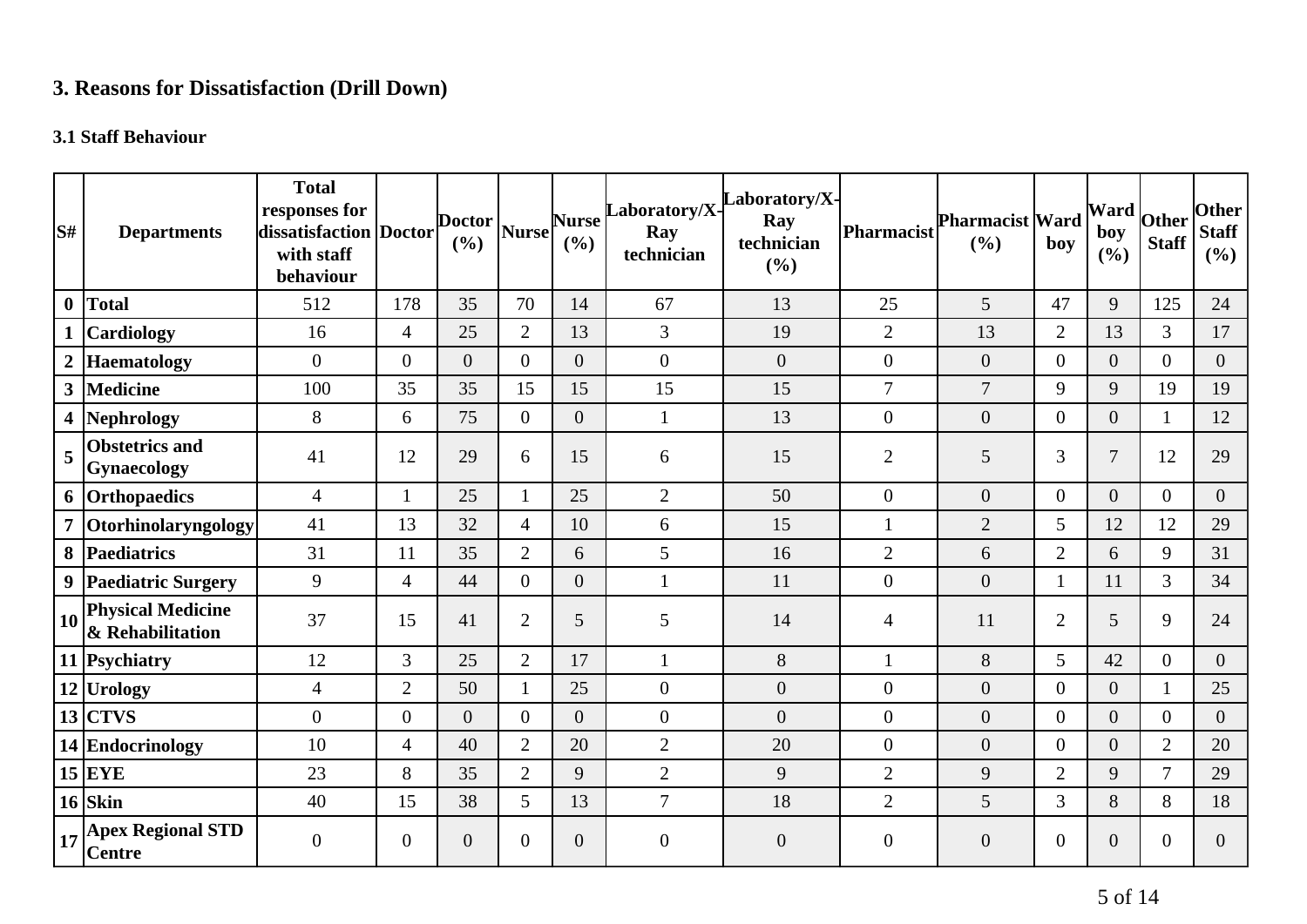| S# | <b>Departments</b>                                                | <b>Total</b><br>responses for<br>dissatisfaction   Doctor  <br>with staff<br>behaviour |                  | Doctor<br>(%)  | <b>Nurse</b>   | <b>Nurse</b><br>(%) | Ray<br>technician | $\begin{bmatrix} \text{Laboratory/X} \\ \end{bmatrix}$<br>Ray<br>technician<br>(%) | <b>Pharmacist</b> | <b>Pharmacist Ward</b><br>(%) | boy            | $\frac{1}{2}$ [Ward $\frac{1}{2}$ other $\frac{1}{2}$<br>boy<br>(%) | <b>Staff</b>   | <b>Other</b><br><b>Staff</b><br>(%) |
|----|-------------------------------------------------------------------|----------------------------------------------------------------------------------------|------------------|----------------|----------------|---------------------|-------------------|------------------------------------------------------------------------------------|-------------------|-------------------------------|----------------|---------------------------------------------------------------------|----------------|-------------------------------------|
|    | 18 Neurology                                                      | 9                                                                                      |                  | 11             | $\overline{0}$ | $\overline{0}$      | $\mathbf{1}$      | 11                                                                                 | $\mathbf{0}$      | $\overline{0}$                | $\overline{2}$ | 22                                                                  | 5              | 56                                  |
|    | <b>19 Medical Oncology</b>                                        | 6                                                                                      | 3                | 50             | 1              | 17                  | $\overline{0}$    | $\overline{0}$                                                                     | $\overline{0}$    | $\overline{0}$                | $\overline{0}$ | $\overline{0}$                                                      | $\overline{2}$ | 33                                  |
|    | 20 Cancer Surgery                                                 | $\overline{4}$                                                                         | $\overline{0}$   | $\overline{0}$ | -1             | 25                  | $\mathbf{1}$      | 25                                                                                 | $\overline{0}$    | $\boldsymbol{0}$              | $\overline{2}$ | 50                                                                  | $\overline{0}$ | $\overline{0}$                      |
|    | 21 Neuro Surgery                                                  | 6                                                                                      | $\overline{2}$   | 33             | $\Omega$       | $\overline{0}$      | $\overline{2}$    | 33                                                                                 | $\mathbf{0}$      | $\overline{0}$                | $\overline{0}$ | $\overline{0}$                                                      | $\overline{2}$ | 34                                  |
| 22 | Pulmonary, Critical<br><b>Case &amp; Sleep</b>                    | $\boldsymbol{0}$                                                                       | $\overline{0}$   | $\overline{0}$ | $\overline{0}$ | $\overline{0}$      | $\boldsymbol{0}$  | $\boldsymbol{0}$                                                                   | $\overline{0}$    | $\boldsymbol{0}$              | $\overline{0}$ | $\overline{0}$                                                      | $\overline{0}$ | $\overline{0}$                      |
|    | <b>Burns, Plastic &amp;</b><br>23 Maxillofacial<br><b>Surgery</b> | $\overline{2}$                                                                         |                  | 50             | $\mathbf{1}$   | 50                  | $\boldsymbol{0}$  | $\overline{0}$                                                                     | $\boldsymbol{0}$  | $\overline{0}$                | $\overline{0}$ | $\overline{0}$                                                      | $\overline{0}$ | 0                                   |
|    | 24 Palliative Pain Clinic                                         | $\theta$                                                                               | $\overline{0}$   | $\Omega$       | $\Omega$       | $\Omega$            | $\overline{0}$    | $\overline{0}$                                                                     | $\overline{0}$    | $\overline{0}$                | $\overline{0}$ | $\overline{0}$                                                      | $\overline{0}$ | $\overline{0}$                      |
|    | 25 General Surgery                                                | 31                                                                                     | 15               | 48             | $\overline{4}$ | 13                  | $\mathbf{1}$      | 3                                                                                  | $\overline{0}$    | $\boldsymbol{0}$              | $\overline{3}$ | 10                                                                  | 8              | 26                                  |
|    | 26 Radiotherapy                                                   | $\overline{2}$                                                                         |                  | 50             | $\theta$       | $\overline{0}$      | $\boldsymbol{0}$  | $\overline{0}$                                                                     | $\boldsymbol{0}$  | $\overline{0}$                | $\overline{0}$ | $\overline{0}$                                                      |                | 50                                  |
|    | $27$ Dept-87                                                      | 52                                                                                     | 9                | 17             | 11             | 21                  | 6                 | 12                                                                                 | $\mathbf{2}$      | $\overline{4}$                | $\overline{4}$ | 8                                                                   | 20             | 38                                  |
|    | $28$ Dept-41                                                      | $\overline{0}$                                                                         | $\overline{0}$   | $\overline{0}$ | $\Omega$       | $\overline{0}$      | $\overline{0}$    | $\overline{0}$                                                                     | $\overline{0}$    | $\overline{0}$                | $\Omega$       | $\overline{0}$                                                      | $\overline{0}$ | $\overline{0}$                      |
|    | $29$ Dept-88                                                      | 24                                                                                     | 13               | 54             | 8              | 33                  | $\overline{0}$    | $\overline{0}$                                                                     | $\boldsymbol{0}$  | $\boldsymbol{0}$              | $\overline{2}$ | 8                                                                   |                | 5                                   |
|    | $30$ Dept-91                                                      | $\boldsymbol{0}$                                                                       | $\boldsymbol{0}$ | $\overline{0}$ | $\overline{0}$ | $\overline{0}$      | $\boldsymbol{0}$  | $\overline{0}$                                                                     | $\overline{0}$    | $\boldsymbol{0}$              | $\overline{0}$ | $\overline{0}$                                                      | $\overline{0}$ | $\overline{0}$                      |
|    | $31$ Dept-60                                                      | $\boldsymbol{0}$                                                                       | $\overline{0}$   | $\overline{0}$ | $\Omega$       | $\overline{0}$      | $\overline{0}$    | $\overline{0}$                                                                     | $\overline{0}$    | $\overline{0}$                | $\overline{0}$ | $\overline{0}$                                                      | $\theta$       | $\overline{0}$                      |
|    | 32 Dept-39                                                        | $\boldsymbol{0}$                                                                       | $\overline{0}$   | $\overline{0}$ | $\overline{0}$ | $\overline{0}$      | $\mathbf{0}$      | $\overline{0}$                                                                     | $\overline{0}$    | $\boldsymbol{0}$              | $\overline{0}$ | $\overline{0}$                                                      | $\overline{0}$ | $\overline{0}$                      |
|    | 33 Dept-46                                                        | $\boldsymbol{0}$                                                                       | $\boldsymbol{0}$ | $\overline{0}$ | $\overline{0}$ | $\overline{0}$      | $\boldsymbol{0}$  | $\boldsymbol{0}$                                                                   | $\boldsymbol{0}$  | $\boldsymbol{0}$              | $\overline{0}$ | $\overline{0}$                                                      | $\mathbf{0}$   | $\overline{0}$                      |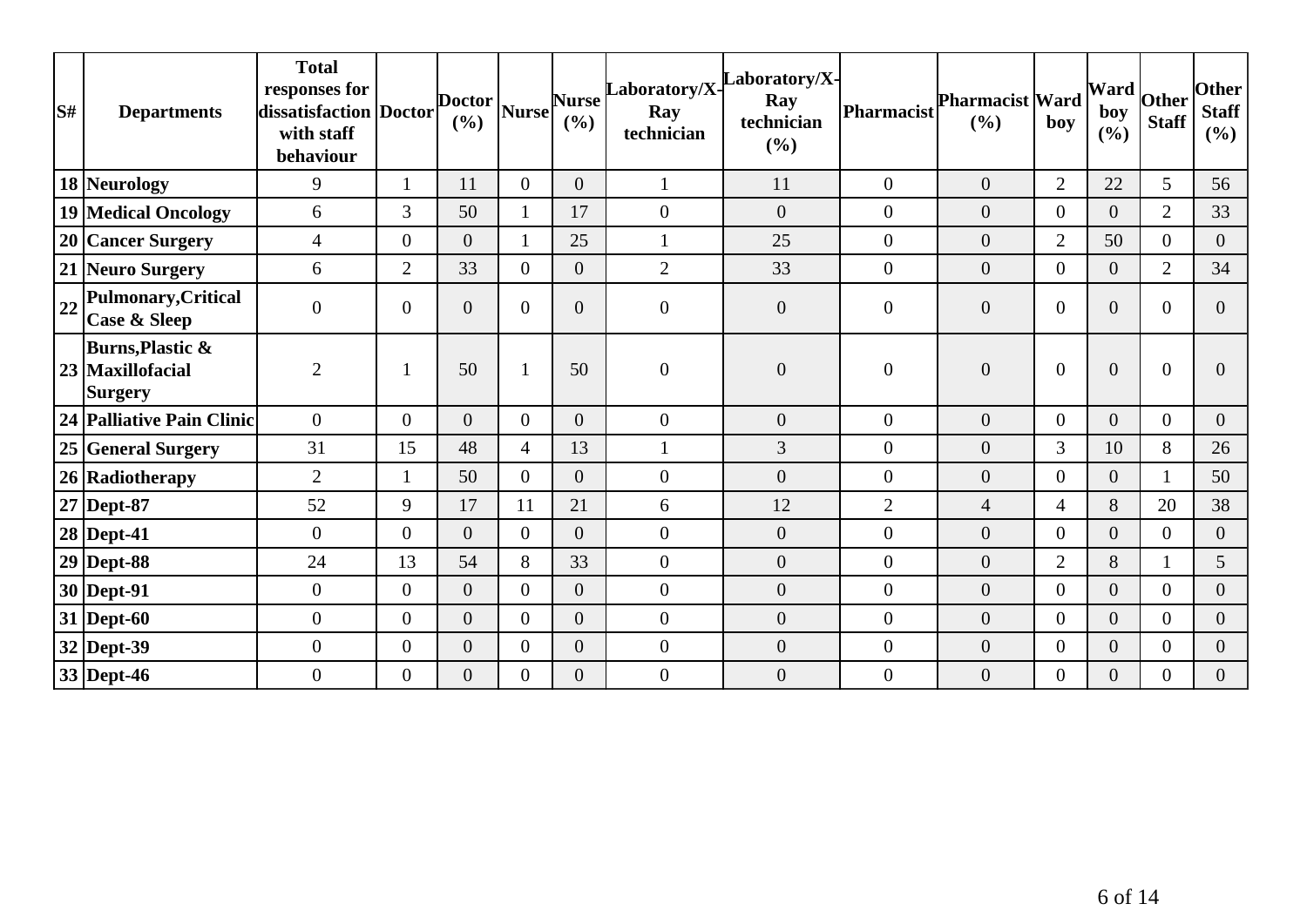### **3.2 Cleanliness**

| $\mathbf{S}^{\sharp}$ | <b>Departments</b>                           | <b>Total</b><br>responses<br>for dis-<br>satisfaction<br>with<br>cleanliness | <b>Patient</b><br>regi-<br>stration<br>and<br>waiting<br>area | Patient<br>regi-<br>stration<br>and<br>waiting<br>area<br>(%) | wards          | wards<br>(%)     | <b>Exam-</b><br>ination<br>room<br>and<br>table | Exam-<br>ination<br>room<br>and<br>table<br>(%) | <b>Corridors</b> | $ Corridors _{Toilet} $<br>(%) |                  | <b>Toilet</b><br>(%) | <b>Bed</b><br>sheets | <b>Bed</b><br>sheets<br>(9/0) | General<br>surro-<br>unding | General<br>surro-<br>unding<br>(%) |
|-----------------------|----------------------------------------------|------------------------------------------------------------------------------|---------------------------------------------------------------|---------------------------------------------------------------|----------------|------------------|-------------------------------------------------|-------------------------------------------------|------------------|--------------------------------|------------------|----------------------|----------------------|-------------------------------|-----------------------------|------------------------------------|
| $\boldsymbol{0}$      | <b>Total</b>                                 | 212                                                                          | 57                                                            | 27                                                            | 30             | 14               | $\overline{0}$                                  | $\overline{0}$                                  | $\overline{4}$   | $\overline{2}$                 | 72               | 34                   | 16                   | 8                             | 33                          | 15                                 |
|                       | Cardiology                                   | $\overline{2}$                                                               | $\overline{0}$                                                | $\overline{0}$                                                | $\overline{0}$ | $\overline{0}$   | $\overline{0}$                                  | $\overline{0}$                                  | $\mathbf{0}$     | $\overline{0}$                 | $\mathbf{1}$     | 50                   | $\overline{0}$       | $\boldsymbol{0}$              | $\mathbf{1}$                | 50                                 |
| $\boldsymbol{2}$      | <b>Haematology</b>                           | $\overline{0}$                                                               | $\overline{0}$                                                | $\overline{0}$                                                | $\overline{0}$ | $\overline{0}$   | $\overline{0}$                                  | $\overline{0}$                                  | $\mathbf{0}$     | $\boldsymbol{0}$               | $\overline{0}$   | $\overline{0}$       | $\overline{0}$       | $\boldsymbol{0}$              | $\overline{0}$              | $\overline{0}$                     |
| $\mathbf{3}$          | Medicine                                     | 45                                                                           | 12                                                            | 27                                                            | 6              | 13               | $\overline{0}$                                  | $\overline{0}$                                  | $\mathbf{1}$     | $\overline{2}$                 | 16               | 36                   | $\overline{4}$       | 9                             | 6                           | 13                                 |
| 4                     | Nephrology                                   | 5                                                                            | 1                                                             | 20                                                            | $\mathbf{1}$   | 20               | $\overline{0}$                                  | $\boldsymbol{0}$                                | $\overline{0}$   | $\boldsymbol{0}$               | $\overline{2}$   | 40                   | $\overline{0}$       | $\overline{0}$                | $\mathbf{1}$                | 20                                 |
| 5                     | <b>Obstetrics and</b><br>Gynaecology         | 18                                                                           | 4                                                             | 22                                                            | $\overline{3}$ | 17               | $\overline{0}$                                  | $\overline{0}$                                  | $\overline{0}$   | $\overline{0}$                 | 6                | 33                   | 1                    | 6                             | 4                           | 22                                 |
|                       | 6 Orthopaedics                               | $\overline{3}$                                                               | $\mathbf{1}$                                                  | 33                                                            | $\overline{0}$ | $\boldsymbol{0}$ | $\overline{0}$                                  | $\boldsymbol{0}$                                | $\mathbf{1}$     | 33                             | $\mathbf{1}$     | 34                   | $\overline{0}$       | $\overline{0}$                | $\overline{0}$              | $\boldsymbol{0}$                   |
| $\overline{7}$        | Otorhinolaryngology                          | 16                                                                           | 5                                                             | 31                                                            |                | 6                | $\overline{0}$                                  | $\overline{0}$                                  | $\boldsymbol{0}$ | $\overline{0}$                 | 5                | 31                   | $\overline{2}$       | 13                            | 3                           | 19                                 |
| 8                     | Paediatrics                                  | 12                                                                           | 1                                                             | 8                                                             | $\overline{3}$ | 25               | $\overline{0}$                                  | $\overline{0}$                                  | $\mathbf{0}$     | $\overline{0}$                 | 3                | 25                   | $\overline{2}$       | 17                            | 3                           | 25                                 |
| 9                     | <b>Paediatric Surgery</b>                    | $\overline{3}$                                                               | 1                                                             | 33                                                            |                | 33               | $\overline{0}$                                  | $\boldsymbol{0}$                                | $\overline{0}$   | $\overline{0}$                 | $\mathbf{1}$     | 34                   | $\overline{0}$       | $\boldsymbol{0}$              | $\overline{0}$              | $\boldsymbol{0}$                   |
| 10                    | <b>Physical Medicine</b><br>& Rehabilitation | 15                                                                           | 3                                                             | 20                                                            | $\overline{2}$ | 13               | $\overline{0}$                                  | $\boldsymbol{0}$                                | $\boldsymbol{0}$ | $\boldsymbol{0}$               | $\tau$           | 47                   | $\mathbf{1}$         | $\overline{7}$                | $\overline{2}$              | 13                                 |
|                       | 11 Psychiatry                                | 5                                                                            |                                                               | 20                                                            | $\Omega$       | $\overline{0}$   | $\overline{0}$                                  | $\overline{0}$                                  | $\overline{0}$   | $\overline{0}$                 | $\mathbf{1}$     | 20                   | $\overline{0}$       | $\overline{0}$                | 3                           | 60                                 |
|                       | 12 Urology                                   | $\mathbf{1}$                                                                 | $\overline{0}$                                                | $\overline{0}$                                                | $\overline{0}$ | $\overline{0}$   | $\overline{0}$                                  | $\overline{0}$                                  | $\overline{0}$   | $\overline{0}$                 | $\boldsymbol{0}$ | $\overline{0}$       | $\mathbf{1}$         | 100                           | $\overline{0}$              | $\mathbf{0}$                       |
|                       | $13$ CTVS                                    | $\overline{0}$                                                               | $\overline{0}$                                                | $\overline{0}$                                                | $\theta$       | $\overline{0}$   | $\overline{0}$                                  | $\overline{0}$                                  | $\overline{0}$   | $\overline{0}$                 | $\overline{0}$   | $\theta$             | $\overline{0}$       | $\overline{0}$                | $\overline{0}$              | $\boldsymbol{0}$                   |
|                       | 14 Endocrinology                             | $\overline{2}$                                                               | 1                                                             | 50                                                            | $\overline{0}$ | $\overline{0}$   | $\overline{0}$                                  | $\boldsymbol{0}$                                | $\overline{0}$   | $\boldsymbol{0}$               | $\mathbf{1}$     | 50                   | $\overline{0}$       | $\boldsymbol{0}$              | $\overline{0}$              | $\boldsymbol{0}$                   |
|                       | $15$ EYE                                     |                                                                              |                                                               | 100                                                           | $\overline{0}$ | $\overline{0}$   | $\overline{0}$                                  | $\overline{0}$                                  | $\boldsymbol{0}$ | $\overline{0}$                 | $\boldsymbol{0}$ | $\overline{0}$       | $\overline{0}$       | $\boldsymbol{0}$              | $\overline{0}$              | $\boldsymbol{0}$                   |
|                       | $16$ Skin                                    | 22                                                                           | 6                                                             | 27                                                            | $\overline{2}$ | 9                | $\overline{0}$                                  | $\boldsymbol{0}$                                | $\mathbf{1}$     | 5                              | 8                | 36                   | $\mathbf{1}$         | 5                             | $\overline{4}$              | 18                                 |
| 17                    | <b>Apex Regional STD</b><br><b>Centre</b>    | $\overline{0}$                                                               | $\overline{0}$                                                | $\overline{0}$                                                | $\overline{0}$ | $\overline{0}$   | $\overline{0}$                                  | $\overline{0}$                                  | $\boldsymbol{0}$ | $\overline{0}$                 | $\overline{0}$   | $\overline{0}$       | $\theta$             | $\boldsymbol{0}$              | $\overline{0}$              | $\overline{0}$                     |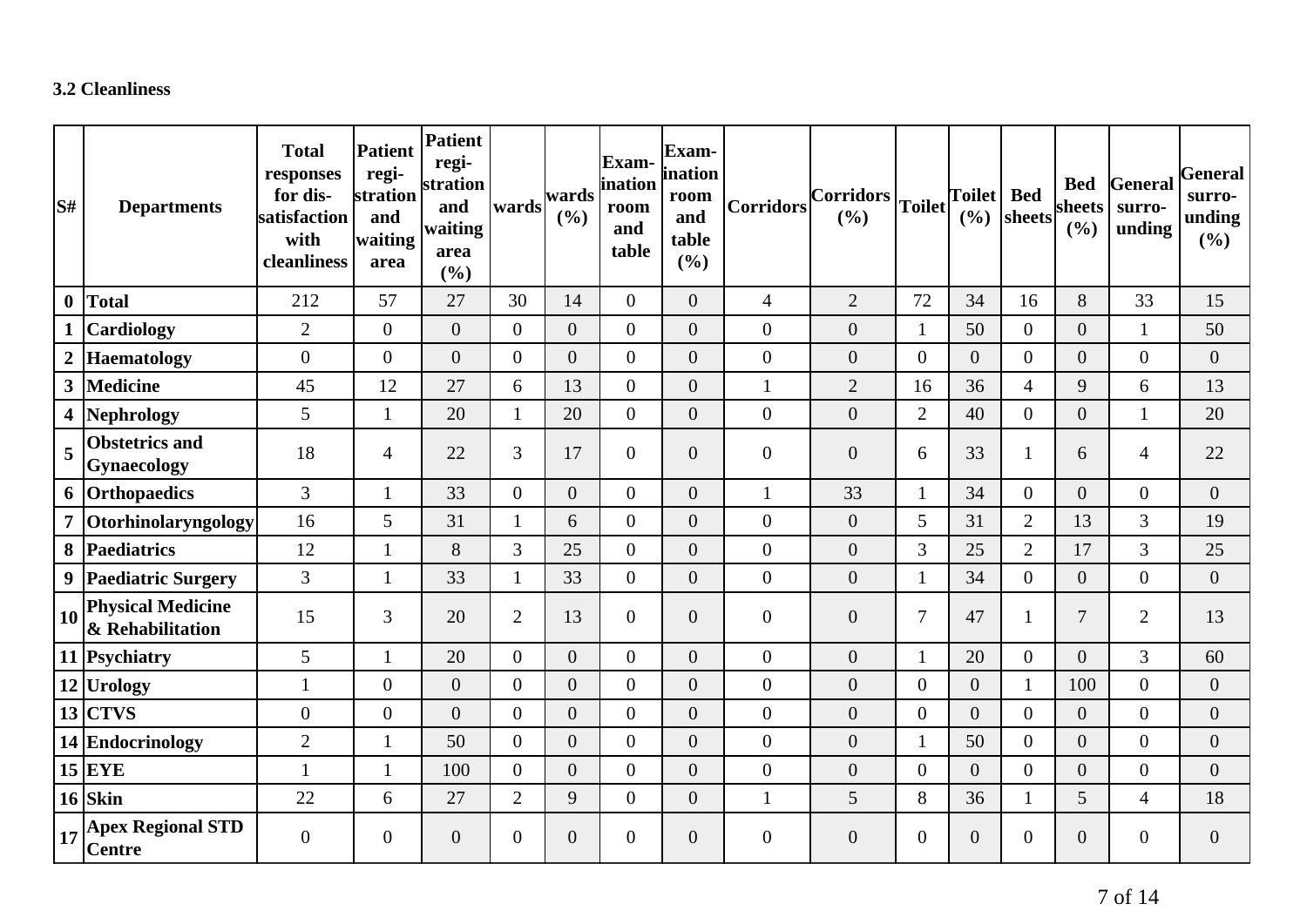| S# | <b>Departments</b>                                                | <b>Total</b><br>responses<br>for dis-<br>satisfaction<br>with<br>cleanliness | <b>Patient</b><br>regi-<br>stration<br>and<br>waiting<br>area | <b>Patient</b><br>regi-<br>stration<br>and<br>waiting<br>area<br>(%) | wards          | wards<br>(%)     | Exam-<br>ination<br>room<br>and<br>table | Exam-<br>ination<br>room<br>and<br>table<br>(%) | Corridors        | $ $ Corridors $ $ Toilet $ $<br>(%) |                  | <b>Toilet</b><br>(9/0) | <b>Bed</b><br>sheets | <b>Bed</b><br>sheets<br>(%) | General<br>surro-<br>unding | General<br>surro-<br>unding<br>(%) |
|----|-------------------------------------------------------------------|------------------------------------------------------------------------------|---------------------------------------------------------------|----------------------------------------------------------------------|----------------|------------------|------------------------------------------|-------------------------------------------------|------------------|-------------------------------------|------------------|------------------------|----------------------|-----------------------------|-----------------------------|------------------------------------|
|    | 18 Neurology                                                      | 6                                                                            | $\overline{3}$                                                | 50                                                                   |                | 17               | $\overline{0}$                           | $\overline{0}$                                  | $\overline{0}$   | $\overline{0}$                      | $\overline{2}$   | 33                     | $\overline{0}$       | $\boldsymbol{0}$            | $\overline{0}$              | $\boldsymbol{0}$                   |
|    | 19 Medical Oncology                                               | $\boldsymbol{0}$                                                             | $\overline{0}$                                                | $\overline{0}$                                                       | $\overline{0}$ | $\overline{0}$   | $\overline{0}$                           | $\overline{0}$                                  | $\overline{0}$   | $\overline{0}$                      | $\boldsymbol{0}$ | $\overline{0}$         | $\overline{0}$       | $\overline{0}$              | $\overline{0}$              | $\overline{0}$                     |
|    | 20 Cancer Surgery                                                 | $\overline{2}$                                                               | $\overline{0}$                                                | $\Omega$                                                             | $\Omega$       | $\overline{0}$   | $\overline{0}$                           | $\overline{0}$                                  | $\overline{0}$   | $\overline{0}$                      | 1                | 50                     |                      | 50                          | $\overline{0}$              | $\overline{0}$                     |
|    | 21 Neuro Surgery                                                  | 3                                                                            | $\overline{2}$                                                | 67                                                                   | $\overline{0}$ | $\overline{0}$   | $\overline{0}$                           | $\overline{0}$                                  | $\boldsymbol{0}$ | $\overline{0}$                      | $\mathbf{1}$     | 33                     | $\overline{0}$       | $\boldsymbol{0}$            | $\overline{0}$              | $\overline{0}$                     |
| 22 | Pulmonary, Critical<br><b>Case &amp; Sleep</b>                    | $\overline{0}$                                                               | $\theta$                                                      | $\overline{0}$                                                       | $\Omega$       | $\overline{0}$   | $\overline{0}$                           | $\overline{0}$                                  | $\overline{0}$   | $\overline{0}$                      | $\overline{0}$   | $\theta$               | $\Omega$             | $\overline{0}$              | $\overline{0}$              | $\overline{0}$                     |
|    | <b>Burns, Plastic &amp;</b><br>23 Maxillofacial<br><b>Surgery</b> | $\boldsymbol{0}$                                                             | $\overline{0}$                                                | $\overline{0}$                                                       | $\overline{0}$ | $\overline{0}$   | $\overline{0}$                           | $\overline{0}$                                  | $\boldsymbol{0}$ | $\overline{0}$                      | $\boldsymbol{0}$ | $\overline{0}$         | $\overline{0}$       | $\boldsymbol{0}$            | $\overline{0}$              | $\boldsymbol{0}$                   |
|    | 24 Palliative Pain Clinic                                         | $\boldsymbol{0}$                                                             | $\overline{0}$                                                | $\overline{0}$                                                       | $\overline{0}$ | $\overline{0}$   | $\overline{0}$                           | $\overline{0}$                                  | $\boldsymbol{0}$ | $\overline{0}$                      | $\boldsymbol{0}$ | $\overline{0}$         | $\overline{0}$       | $\boldsymbol{0}$            | $\overline{0}$              | $\boldsymbol{0}$                   |
|    | 25 General Surgery                                                | 22                                                                           | 8                                                             | 36                                                                   | $\overline{4}$ | 18               | $\overline{0}$                           | $\overline{0}$                                  |                  | 5                                   | $\overline{4}$   | 18                     |                      | 5                           | $\overline{4}$              | 18                                 |
|    | 26 Radiotherapy                                                   | $\overline{4}$                                                               |                                                               | 25                                                                   |                | 25               | $\overline{0}$                           | $\overline{0}$                                  | $\overline{0}$   | $\overline{0}$                      | $\mathbf{1}$     | 25                     | 1                    | 25                          | $\overline{0}$              | $\overline{0}$                     |
|    | 27 Dept-87                                                        | 15                                                                           | 4                                                             | 27                                                                   | $\overline{2}$ | 13               | $\overline{0}$                           | $\overline{0}$                                  | $\mathbf{0}$     | $\overline{0}$                      | $\overline{7}$   | 47                     | $\overline{0}$       | $\boldsymbol{0}$            | $\overline{2}$              | 13                                 |
|    | 28 Dept-41                                                        | $\overline{0}$                                                               | $\overline{0}$                                                | $\overline{0}$                                                       | $\overline{0}$ | $\overline{0}$   | $\overline{0}$                           | $\overline{0}$                                  | $\mathbf{0}$     | $\overline{0}$                      | $\boldsymbol{0}$ | $\theta$               | $\overline{0}$       | $\overline{0}$              | $\overline{0}$              | $\boldsymbol{0}$                   |
|    | $29$ Dept-88                                                      | 10                                                                           | $\overline{2}$                                                | 20                                                                   | 3              | 30               | $\overline{0}$                           | $\boldsymbol{0}$                                | $\boldsymbol{0}$ | $\overline{0}$                      | $\overline{4}$   | 40                     | $\mathbf{1}$         | 10                          | $\overline{0}$              | $\boldsymbol{0}$                   |
|    | 30 Dept-91                                                        | $\overline{0}$                                                               | $\theta$                                                      | $\overline{0}$                                                       | $\Omega$       | $\overline{0}$   | $\overline{0}$                           | $\overline{0}$                                  | $\theta$         | $\overline{0}$                      | $\overline{0}$   | $\theta$               | $\overline{0}$       | $\overline{0}$              | $\overline{0}$              | $\boldsymbol{0}$                   |
|    | $31$ Dept-60                                                      | $\boldsymbol{0}$                                                             | $\overline{0}$                                                | $\overline{0}$                                                       | $\overline{0}$ | $\boldsymbol{0}$ | $\overline{0}$                           | $\overline{0}$                                  | $\boldsymbol{0}$ | $\overline{0}$                      | $\boldsymbol{0}$ | $\overline{0}$         | $\overline{0}$       | $\boldsymbol{0}$            | $\overline{0}$              | $\boldsymbol{0}$                   |
|    | 32 Dept-39                                                        | $\overline{0}$                                                               | $\overline{0}$                                                | $\overline{0}$                                                       | $\overline{0}$ | $\boldsymbol{0}$ | $\overline{0}$                           | $\overline{0}$                                  | $\boldsymbol{0}$ | $\boldsymbol{0}$                    | $\boldsymbol{0}$ | $\overline{0}$         | $\overline{0}$       | $\boldsymbol{0}$            | $\overline{0}$              | $\boldsymbol{0}$                   |
|    | 33 Dept-46                                                        | $\boldsymbol{0}$                                                             | $\overline{0}$                                                | $\overline{0}$                                                       | $\overline{0}$ | $\overline{0}$   | $\overline{0}$                           | $\boldsymbol{0}$                                | $\boldsymbol{0}$ | $\overline{0}$                      | $\boldsymbol{0}$ | $\overline{0}$         | $\overline{0}$       | $\boldsymbol{0}$            | $\overline{0}$              | $\boldsymbol{0}$                   |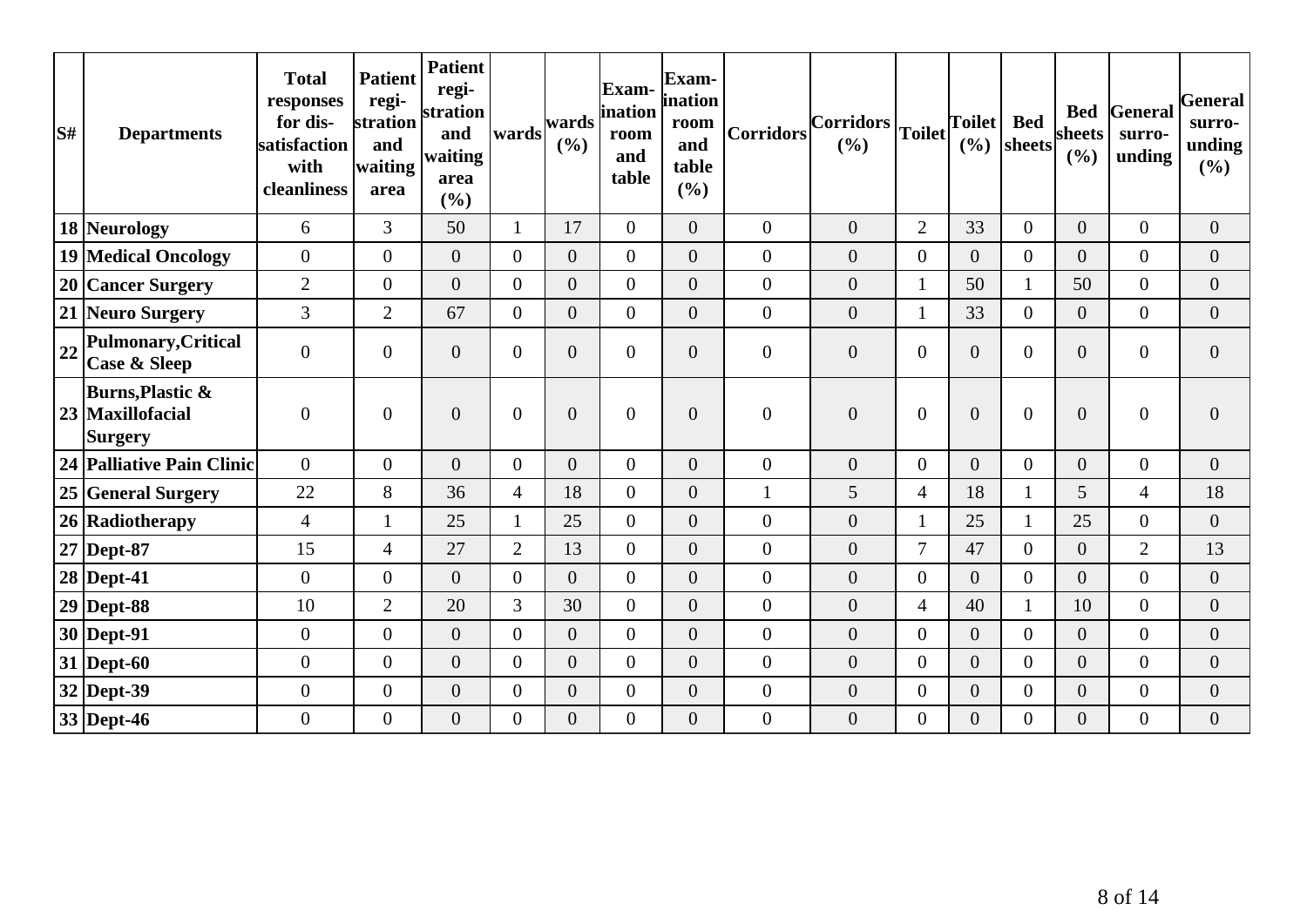### **3.3 Cost of Treatment**

| S#                      | <b>Departments</b>                                      | <b>Total responses</b><br>for dissatisfaction<br>with cost of<br>treatment | <b>Medicines</b><br>and Supplies | <b>Medicines</b><br>and Supplies<br>(%) | <b>Investigations</b> | Investigations $(\% )$ | <b>Informal</b><br>payment | <b>Informal</b><br>payment<br>(%) |
|-------------------------|---------------------------------------------------------|----------------------------------------------------------------------------|----------------------------------|-----------------------------------------|-----------------------|------------------------|----------------------------|-----------------------------------|
| $\bf{0}$                | <b>Total</b>                                            | 150                                                                        | 80                               | 53                                      | 47                    | 31                     | 23                         | 16                                |
| $\mathbf{1}$            | Cardiology                                              | 5                                                                          | $\overline{4}$                   | 80                                      | $\mathbf{1}$          | 20                     | $\overline{0}$             | $\overline{0}$                    |
| $\boldsymbol{2}$        | <b>Haematology</b>                                      | $\boldsymbol{0}$                                                           | $\overline{0}$                   | $\boldsymbol{0}$                        | $\overline{0}$        | $\overline{0}$         | $\theta$                   | $\overline{0}$                    |
| $\overline{\mathbf{3}}$ | <b>Medicine</b>                                         | 33                                                                         | 19                               | 58                                      | 10                    | 30                     | $\overline{4}$             | 12                                |
| 4                       | <b>Nephrology</b>                                       | $\overline{3}$                                                             | $\mathbf{1}$                     | 33                                      | $\overline{2}$        | 67                     | $\overline{0}$             | $\overline{0}$                    |
| 5                       | <b>Obstetrics and Gynaecology</b>                       | 11                                                                         | $\overline{4}$                   | 36                                      | $\overline{4}$        | 36                     | 3                          | 28                                |
| 6                       | <b>Orthopaedics</b>                                     | $\mathbf{2}$                                                               | $\boldsymbol{0}$                 | $\boldsymbol{0}$                        | $\mathbf{1}$          | 50                     | $\mathbf{1}$               | 50                                |
| $\overline{7}$          | Otorhinolaryngology                                     | 10                                                                         | 3                                | 30                                      | 6                     | 60                     | $\mathbf{1}$               | 10                                |
| 8                       | <b>Paediatrics</b>                                      | 11                                                                         | $\overline{4}$                   | 36                                      | 5                     | 45                     | $\overline{2}$             | 19                                |
| 9                       | <b>Paediatric Surgery</b>                               | $\overline{0}$                                                             | $\overline{0}$                   | $\overline{0}$                          | $\overline{0}$        | $\overline{0}$         | $\overline{0}$             | $\overline{0}$                    |
| 10                      | <b>Physical Medicine &amp;</b><br><b>Rehabilitation</b> | 13                                                                         | 9                                | 69                                      |                       | 8                      | 3                          | 23                                |
| <b>11</b>               | Psychiatry                                              | $\overline{4}$                                                             | $\overline{2}$                   | 50                                      | $\mathbf{1}$          | 25                     | 1                          | 25                                |
| 12                      | <b>Urology</b>                                          | $\overline{0}$                                                             | $\overline{0}$                   | $\overline{0}$                          | $\boldsymbol{0}$      | $\overline{0}$         | $\overline{0}$             | $\overline{0}$                    |
| 13                      | <b>CTVS</b>                                             | $\mathbf{1}$                                                               | $\mathbf{1}$                     | 100                                     | $\overline{0}$        | $\overline{0}$         | $\overline{0}$             | $\overline{0}$                    |
| 14                      | <b>Endocrinology</b>                                    | $\overline{2}$                                                             | $\overline{0}$                   | $\boldsymbol{0}$                        | $\overline{2}$        | 100                    | $\overline{0}$             | $\overline{0}$                    |
| 15                      | <b>EYE</b>                                              | $\overline{4}$                                                             | $\overline{3}$                   | 75                                      | $\mathbf{1}$          | 25                     | $\overline{0}$             | $\overline{0}$                    |
| 16                      | <b>Skin</b>                                             | 23                                                                         | 14                               | 61                                      | $\overline{4}$        | 17                     | 5                          | 22                                |
| 17                      | <b>Apex Regional STD Centre</b>                         | $\boldsymbol{0}$                                                           | $\overline{0}$                   | $\overline{0}$                          | $\overline{0}$        | $\boldsymbol{0}$       | $\overline{0}$             | $\overline{0}$                    |
| 18                      | <b>Neurology</b>                                        | 5                                                                          | $\overline{4}$                   | 80                                      | $\overline{0}$        | $\overline{0}$         | $\mathbf{1}$               | 20                                |
| 19                      | <b>Medical Oncology</b>                                 | $\boldsymbol{0}$                                                           | $\overline{0}$                   | $\boldsymbol{0}$                        | $\overline{0}$        | $\boldsymbol{0}$       | $\overline{0}$             | $\overline{0}$                    |
| 20                      | <b>Cancer Surgery</b>                                   | $\boldsymbol{0}$                                                           | $\boldsymbol{0}$                 | $\boldsymbol{0}$                        | $\overline{0}$        | $\boldsymbol{0}$       | $\overline{0}$             | $\overline{0}$                    |
| 21                      | Neuro Surgery                                           | $\overline{3}$                                                             | 3                                | 100                                     | $\overline{0}$        | $\overline{0}$         | $\overline{0}$             | $\overline{0}$                    |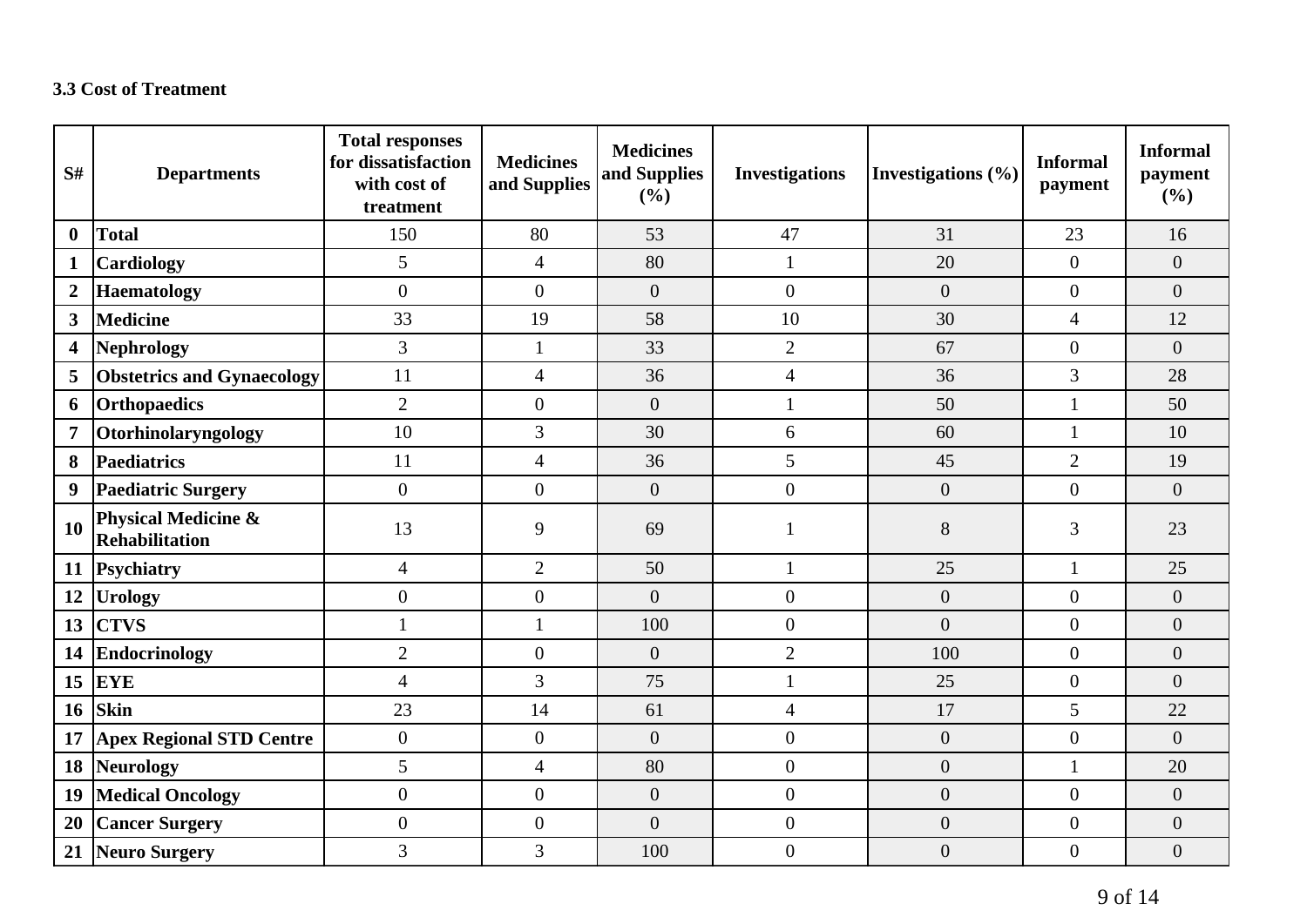| S# | <b>Departments</b>                                          | <b>Total responses</b><br>for dissatisfaction<br>with cost of<br>treatment | <b>Medicines</b><br>and Supplies | <b>Medicines</b><br>and Supplies<br>(%) | <b>Investigations</b> | Investigations $(\% )$ | <b>Informal</b><br>payment | <b>Informal</b><br>payment<br>(%) |
|----|-------------------------------------------------------------|----------------------------------------------------------------------------|----------------------------------|-----------------------------------------|-----------------------|------------------------|----------------------------|-----------------------------------|
| 22 | Pulmonary, Critical Case &<br><b>Sleep</b>                  | $\boldsymbol{0}$                                                           | $\overline{0}$                   | $\boldsymbol{0}$                        | $\overline{0}$        | $\overline{0}$         | $\Omega$                   | $\overline{0}$                    |
| 23 | <b>Burns, Plastic &amp;</b><br><b>Maxillofacial Surgery</b> | $\overline{0}$                                                             | $\overline{0}$                   | $\overline{0}$                          | $\overline{0}$        | $\overline{0}$         | $\Omega$                   | $\overline{0}$                    |
|    | 24   Palliative Pain Clinic                                 | $\overline{0}$                                                             | $\overline{0}$                   | $\overline{0}$                          | $\overline{0}$        | $\overline{0}$         | $\Omega$                   | $\overline{0}$                    |
| 25 | <b>General Surgery</b>                                      | 9                                                                          |                                  | 78                                      |                       | 11                     |                            | 11                                |
|    | 26 Radiotherapy                                             | $\overline{0}$                                                             | $\overline{0}$                   | $\overline{0}$                          | $\overline{0}$        | $\overline{0}$         | $\Omega$                   | $\overline{0}$                    |
| 27 | $\vert$ Dept-87                                             | 6                                                                          |                                  | 17                                      | 4                     | 67                     |                            | 16                                |
|    | $28$ Dept-41                                                | $\overline{0}$                                                             | $\overline{0}$                   | $\overline{0}$                          | $\theta$              | $\overline{0}$         | $\Omega$                   | $\overline{0}$                    |
|    | 29   Dept-88                                                | 5                                                                          |                                  | 20                                      | 4                     | 80                     | 0                          | $\overline{0}$                    |
|    | 30   Dept-91                                                | $\overline{0}$                                                             | $\overline{0}$                   | $\overline{0}$                          | $\overline{0}$        | $\overline{0}$         | $\overline{0}$             | $\overline{0}$                    |
|    | 31   Dept-60                                                | $\boldsymbol{0}$                                                           | $\overline{0}$                   | $\boldsymbol{0}$                        | $\overline{0}$        | $\boldsymbol{0}$       | $\theta$                   | $\boldsymbol{0}$                  |
|    | 32   Dept-39                                                | $\overline{0}$                                                             | $\Omega$                         | $\overline{0}$                          | $\Omega$              | $\overline{0}$         | $\Omega$                   | $\overline{0}$                    |
|    | 33  Dept-46                                                 | $\overline{0}$                                                             | $\overline{0}$                   | $\overline{0}$                          | $\theta$              | $\overline{0}$         | $\Omega$                   | $\overline{0}$                    |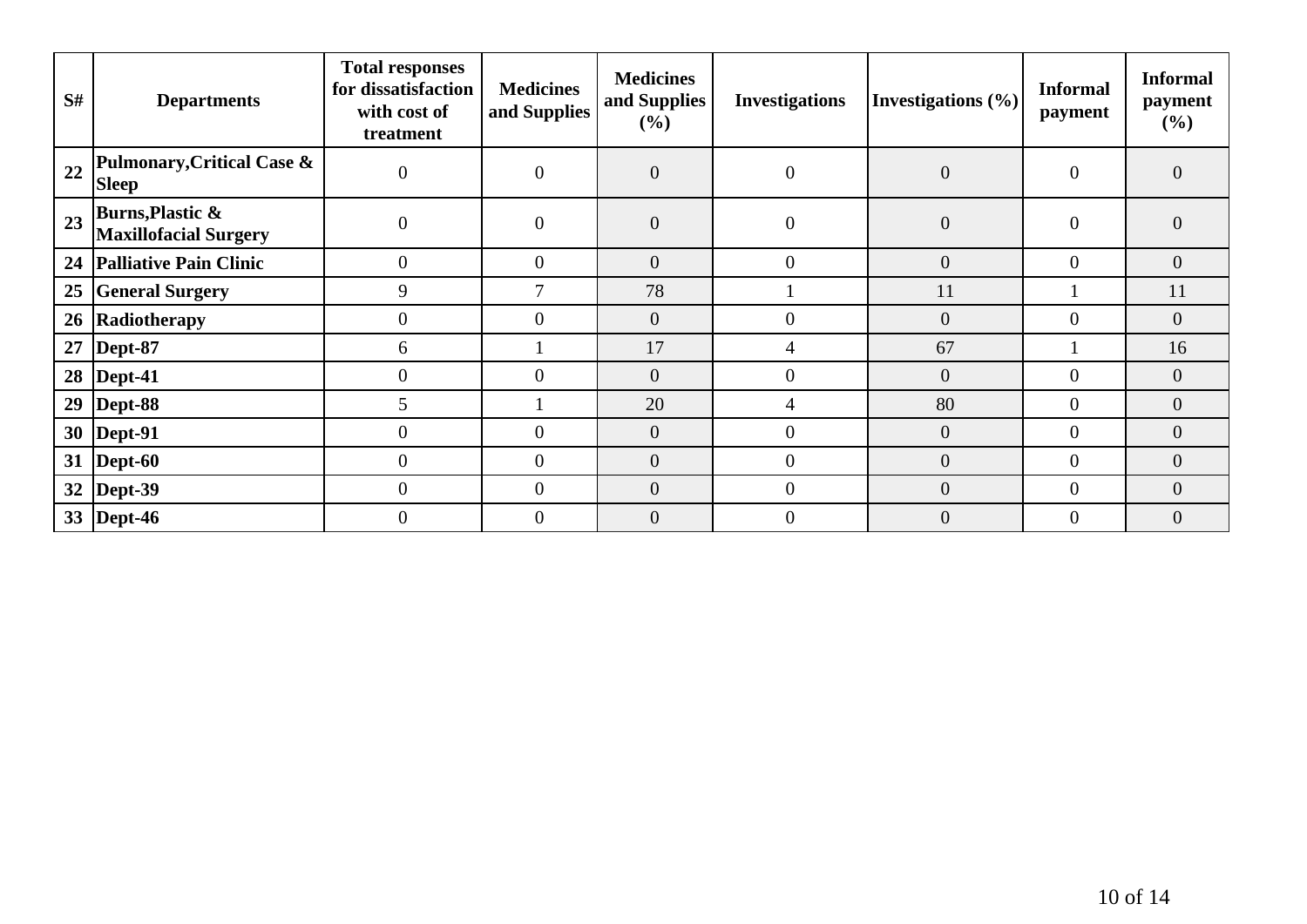# **3.4 Quality of Treatment**

| S#               | <b>Departments</b>                               | <b>Total</b><br>responses for<br>dissatisfaction<br>with quality<br>of treatment | No relief<br>in<br>symptoms | No relief<br>in<br>symptoms<br>(%) | <b>Health</b><br>condition<br>worsened | <b>Health</b><br>condition<br>worsened<br>(%) | <b>Doctor</b><br>did not<br>listen<br>carefully | <b>Doctor</b><br>did nôt<br>listen<br>carefully<br>(%) | Inadequately Inadequately<br>skilled<br>nurses | skilled<br>nurses $(\% )$ | Poor<br>quality<br>of food | Poor<br>quality<br><b>of</b><br>food<br>$(\%)$ |
|------------------|--------------------------------------------------|----------------------------------------------------------------------------------|-----------------------------|------------------------------------|----------------------------------------|-----------------------------------------------|-------------------------------------------------|--------------------------------------------------------|------------------------------------------------|---------------------------|----------------------------|------------------------------------------------|
| $\boldsymbol{0}$ | Total                                            | 129                                                                              | 39                          | 30                                 | 11                                     | 9                                             | 61                                              | 47                                                     | 10                                             | 8                         | 8                          | 6                                              |
| $\mathbf{1}$     | <b>Cardiology</b>                                | 3                                                                                | $\boldsymbol{0}$            | $\boldsymbol{0}$                   | $\mathbf{0}$                           | $\overline{0}$                                | $\overline{3}$                                  | 100                                                    | $\overline{0}$                                 | $\overline{0}$            | $\overline{0}$             | $\overline{0}$                                 |
| $\boldsymbol{2}$ | Haematology                                      | $\boldsymbol{0}$                                                                 | $\boldsymbol{0}$            | $\overline{0}$                     | $\overline{0}$                         | $\overline{0}$                                | $\overline{0}$                                  | $\overline{0}$                                         | $\boldsymbol{0}$                               | $\overline{0}$            | $\mathbf{0}$               | $\boldsymbol{0}$                               |
| $\mathbf{3}$     | Medicine                                         | 29                                                                               | 10                          | 34                                 | 1                                      | 3                                             | 13                                              | 45                                                     | 5                                              | 18                        | $\mathbf{0}$               | $\overline{0}$                                 |
| 4                | Nephrology                                       | $\overline{4}$                                                                   | $\mathbf{1}$                | 25                                 | $\overline{0}$                         | $\overline{0}$                                | $\overline{2}$                                  | 50                                                     | $\overline{0}$                                 | $\overline{0}$            | $\mathbf{1}$               | 25                                             |
| 5                | <b>Obstetrics and</b><br>Gynaecology             | 10                                                                               | 2                           | 20                                 | $\mathbf{0}$                           | $\mathbf{0}$                                  | $\overline{4}$                                  | 40                                                     | 3                                              | 30                        | 1                          | 10                                             |
|                  | 6 Orthopaedics                                   | $\overline{0}$                                                                   | $\overline{0}$              | $\overline{0}$                     | $\overline{0}$                         | $\overline{0}$                                | $\overline{0}$                                  | $\overline{0}$                                         | $\overline{0}$                                 | $\overline{0}$            | $\overline{0}$             | $\overline{0}$                                 |
| $\overline{7}$   | Otorhinolaryngology                              | 17                                                                               | $\overline{4}$              | 24                                 | $\overline{2}$                         | 12                                            | 8                                               | 47                                                     | $\overline{0}$                                 | $\overline{0}$            | 3                          | 17                                             |
|                  | 8 Paediatrics                                    | $\overline{2}$                                                                   | $\mathbf{1}$                | 50                                 | $\mathbf{1}$                           | 50                                            | $\overline{0}$                                  | $\overline{0}$                                         | $\boldsymbol{0}$                               | $\overline{0}$            | $\overline{0}$             | $\overline{0}$                                 |
| $\boldsymbol{9}$ | <b>Paediatric Surgery</b>                        | $\overline{0}$                                                                   | $\overline{0}$              | $\overline{0}$                     | $\overline{0}$                         | $\overline{0}$                                | $\overline{0}$                                  | $\overline{0}$                                         | $\boldsymbol{0}$                               | $\overline{0}$            | $\boldsymbol{0}$           | $\overline{0}$                                 |
| <b>10</b>        | <b>Physical Medicine &amp;</b><br>Rehabilitation | 13                                                                               | 8                           | 62                                 | $\mathbf{1}$                           | 8                                             | $\overline{4}$                                  | 30                                                     | $\mathbf{0}$                                   | $\overline{0}$            | $\overline{0}$             | $\overline{0}$                                 |
|                  | 11 Psychiatry                                    | $\boldsymbol{0}$                                                                 | $\overline{0}$              | $\overline{0}$                     | $\overline{0}$                         | $\overline{0}$                                | $\overline{0}$                                  | $\overline{0}$                                         | $\overline{0}$                                 | $\overline{0}$            | $\overline{0}$             | $\overline{0}$                                 |
|                  | $12$ Urology                                     | $\overline{2}$                                                                   | $\mathbf{1}$                | 50                                 | $\overline{0}$                         | $\overline{0}$                                |                                                 | 50                                                     | $\boldsymbol{0}$                               | $\overline{0}$            | $\overline{0}$             | $\overline{0}$                                 |
|                  | $13$ CTVS                                        | $\boldsymbol{0}$                                                                 | $\overline{0}$              | $\boldsymbol{0}$                   | $\overline{0}$                         | $\overline{0}$                                | $\overline{0}$                                  | $\overline{0}$                                         | $\boldsymbol{0}$                               | $\overline{0}$            | $\boldsymbol{0}$           | $\overline{0}$                                 |
|                  | 14 Endocrinology                                 | $\mathbf{1}$                                                                     | $\overline{0}$              | $\boldsymbol{0}$                   | $\boldsymbol{0}$                       | $\overline{0}$                                | $\overline{0}$                                  | $\overline{0}$                                         | $\mathbf{1}$                                   | 100                       | $\boldsymbol{0}$           | $\boldsymbol{0}$                               |
|                  | $15$ EYE                                         | 3                                                                                | $\mathbf{1}$                | 33                                 | $\overline{0}$                         | $\overline{0}$                                | $\overline{2}$                                  | 67                                                     | $\boldsymbol{0}$                               | $\overline{0}$            | $\overline{0}$             | $\overline{0}$                                 |
|                  | $16$ Skin                                        | 14                                                                               | 3                           | 21                                 | $\overline{2}$                         | 14                                            | 8                                               | 57                                                     | $\mathbf{1}$                                   | $8\,$                     | $\overline{0}$             | $\overline{0}$                                 |
| 17               | <b>Apex Regional STD</b><br><b>Centre</b>        | $\overline{0}$                                                                   | $\overline{0}$              | $\overline{0}$                     | $\overline{0}$                         | $\overline{0}$                                | $\overline{0}$                                  | $\overline{0}$                                         | $\mathbf{0}$                                   | $\overline{0}$            | $\boldsymbol{0}$           | $\overline{0}$                                 |
|                  | 18 Neurology                                     |                                                                                  | $\overline{0}$              | $\overline{0}$                     | $\boldsymbol{0}$                       | $\overline{0}$                                | $\overline{0}$                                  | $\overline{0}$                                         | $\overline{0}$                                 | $\overline{0}$            | $\mathbf{1}$               | 100                                            |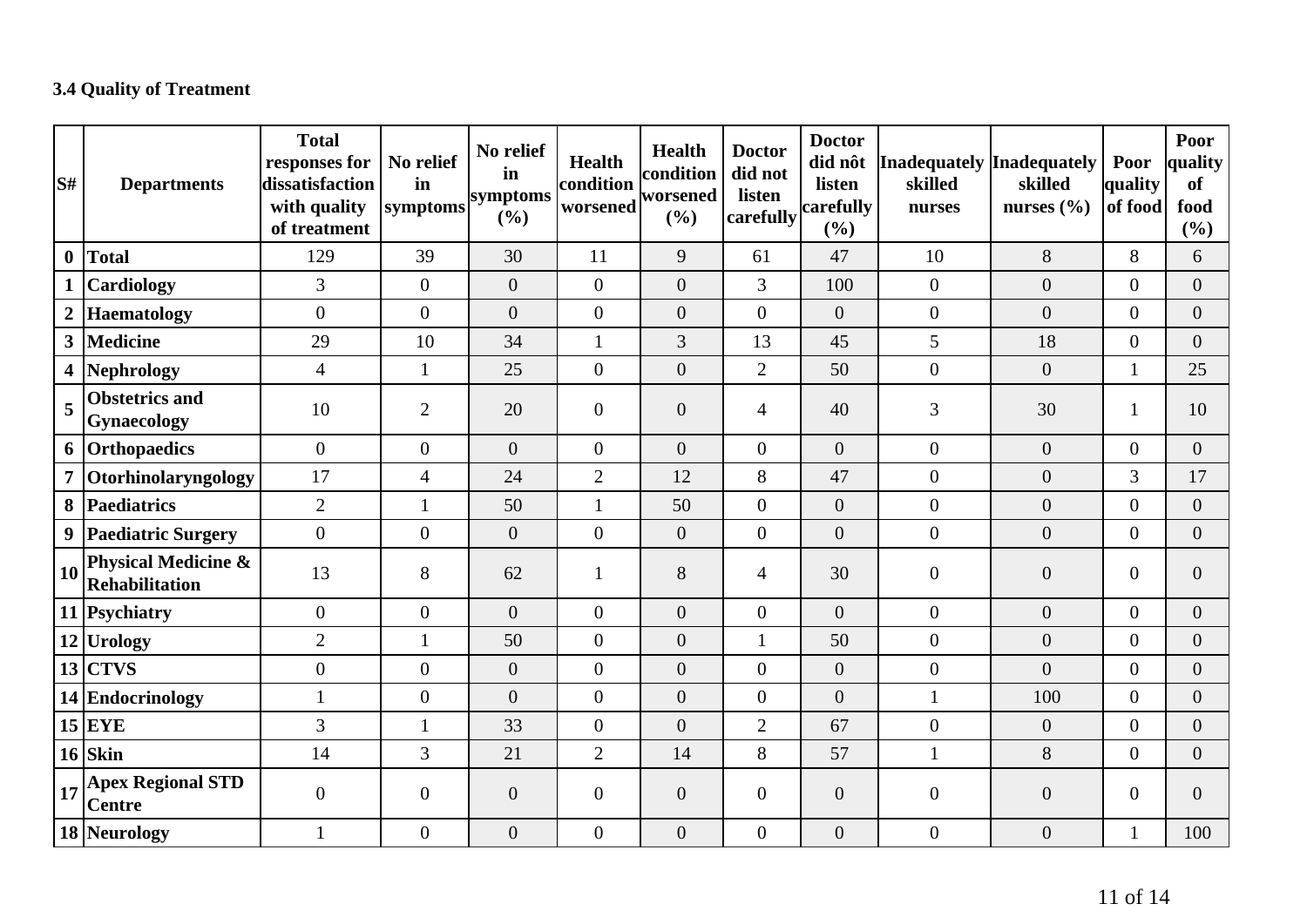| S# | <b>Departments</b>                                                | <b>Total</b><br>responses for<br>dissatisfaction<br>with quality<br>of treatment | No relief<br>in<br>symptoms | No relief<br>in<br>symptoms<br>(%) | <b>Health</b><br>condition<br>worsened | Health<br>condition<br>worsened<br>$(\%)$ | <b>Doctor</b><br>did not<br>listen<br>carefully | <b>Doctor</b><br>did nôt<br>listen<br>carefully<br>(%) | Inadequately<br>skillednurses | Inadequately<br>skilled<br>nurses $(\% )$ | Poor<br>quality<br>of food | Poor<br>quality<br>offood<br>(%) |
|----|-------------------------------------------------------------------|----------------------------------------------------------------------------------|-----------------------------|------------------------------------|----------------------------------------|-------------------------------------------|-------------------------------------------------|--------------------------------------------------------|-------------------------------|-------------------------------------------|----------------------------|----------------------------------|
|    | 19 Medical Oncology                                               | $\overline{0}$                                                                   | $\overline{0}$              | $\overline{0}$                     | $\Omega$                               | $\overline{0}$                            | $\overline{0}$                                  | $\overline{0}$                                         | $\overline{0}$                | $\overline{0}$                            | $\overline{0}$             | $\Omega$                         |
|    | 20 Cancer Surgery                                                 | $\overline{2}$                                                                   |                             | 50                                 | $\overline{0}$                         | $\overline{0}$                            | $\overline{0}$                                  | $\overline{0}$                                         | $\boldsymbol{0}$              | $\mathbf{0}$                              | $\mathbf{1}$               | 50                               |
|    | 21 Neuro Surgery                                                  | $\overline{0}$                                                                   | $\overline{0}$              | $\overline{0}$                     | $\theta$                               | $\overline{0}$                            | $\overline{0}$                                  | $\overline{0}$                                         | $\overline{0}$                | $\overline{0}$                            | $\overline{0}$             | $\overline{0}$                   |
| 22 | Pulmonary, Critical<br><b>Case &amp; Sleep</b>                    | $\overline{0}$                                                                   | $\boldsymbol{0}$            | $\overline{0}$                     | $\theta$                               | $\overline{0}$                            | $\overline{0}$                                  | $\overline{0}$                                         | $\overline{0}$                | $\boldsymbol{0}$                          | $\overline{0}$             | $\theta$                         |
|    | <b>Burns, Plastic &amp;</b><br>23 Maxillofacial<br><b>Surgery</b> | $\overline{0}$                                                                   | $\boldsymbol{0}$            | $\overline{0}$                     | $\overline{0}$                         | $\overline{0}$                            | $\overline{0}$                                  | $\overline{0}$                                         | $\boldsymbol{0}$              | $\overline{0}$                            | $\mathbf{0}$               | $\Omega$                         |
|    | 24   Palliative Pain Clinic                                       | $\overline{0}$                                                                   | $\boldsymbol{0}$            | $\overline{0}$                     | $\overline{0}$                         | $\overline{0}$                            | $\overline{0}$                                  | $\overline{0}$                                         | $\boldsymbol{0}$              | $\overline{0}$                            | $\overline{0}$             | $\overline{0}$                   |
|    | 25 General Surgery                                                | 13                                                                               | $\overline{2}$              | 15                                 | 3                                      | 23                                        | 8                                               | 62                                                     | $\overline{0}$                | $\overline{0}$                            | $\overline{0}$             | $\overline{0}$                   |
|    | 26 Radiotherapy                                                   | $\overline{0}$                                                                   | $\overline{0}$              | $\overline{0}$                     | $\overline{0}$                         | $\overline{0}$                            | $\overline{0}$                                  | $\overline{0}$                                         | $\overline{0}$                | $\overline{0}$                            | $\Omega$                   | $\theta$                         |
|    | $27$ Dept-87                                                      | 7                                                                                |                             | 14                                 | $\mathbf{1}$                           | 14                                        | 4                                               | 57                                                     | $\overline{0}$                | $\mathbf{0}$                              | $\mathbf{1}$               | 15                               |
|    | $28$ Dept-41                                                      | $\overline{0}$                                                                   | $\overline{0}$              | $\overline{0}$                     | $\overline{0}$                         | $\overline{0}$                            | $\overline{0}$                                  | $\overline{0}$                                         | $\boldsymbol{0}$              | $\boldsymbol{0}$                          | $\overline{0}$             | $\overline{0}$                   |
|    | $29$ Dept-88                                                      | 8                                                                                | $\overline{4}$              | 50                                 | $\overline{0}$                         | $\overline{0}$                            | $\overline{4}$                                  | 50                                                     | $\overline{0}$                | $\mathbf{0}$                              | $\Omega$                   | $\overline{0}$                   |
|    | $30$ Dept-91                                                      | $\overline{0}$                                                                   | $\overline{0}$              | $\overline{0}$                     | $\theta$                               | $\overline{0}$                            | $\Omega$                                        | $\overline{0}$                                         | $\overline{0}$                | $\overline{0}$                            | $\Omega$                   | $\Omega$                         |
|    | $31$ Dept-60                                                      | $\overline{0}$                                                                   | $\overline{0}$              | $\overline{0}$                     | $\theta$                               | $\overline{0}$                            | $\overline{0}$                                  | $\overline{0}$                                         | $\overline{0}$                | $\overline{0}$                            | $\Omega$                   | $\Omega$                         |
|    | 32 Dept-39                                                        | $\mathbf{0}$                                                                     | $\overline{0}$              | $\boldsymbol{0}$                   | $\theta$                               | $\overline{0}$                            | $\overline{0}$                                  | $\overline{0}$                                         | $\overline{0}$                | $\overline{0}$                            | $\overline{0}$             | $\overline{0}$                   |
|    | 33 Dept-46                                                        | $\overline{0}$                                                                   | $\boldsymbol{0}$            | $\overline{0}$                     | $\overline{0}$                         | $\overline{0}$                            | $\overline{0}$                                  | $\overline{0}$                                         | $\overline{0}$                | $\overline{0}$                            | $\overline{0}$             | $\overline{0}$                   |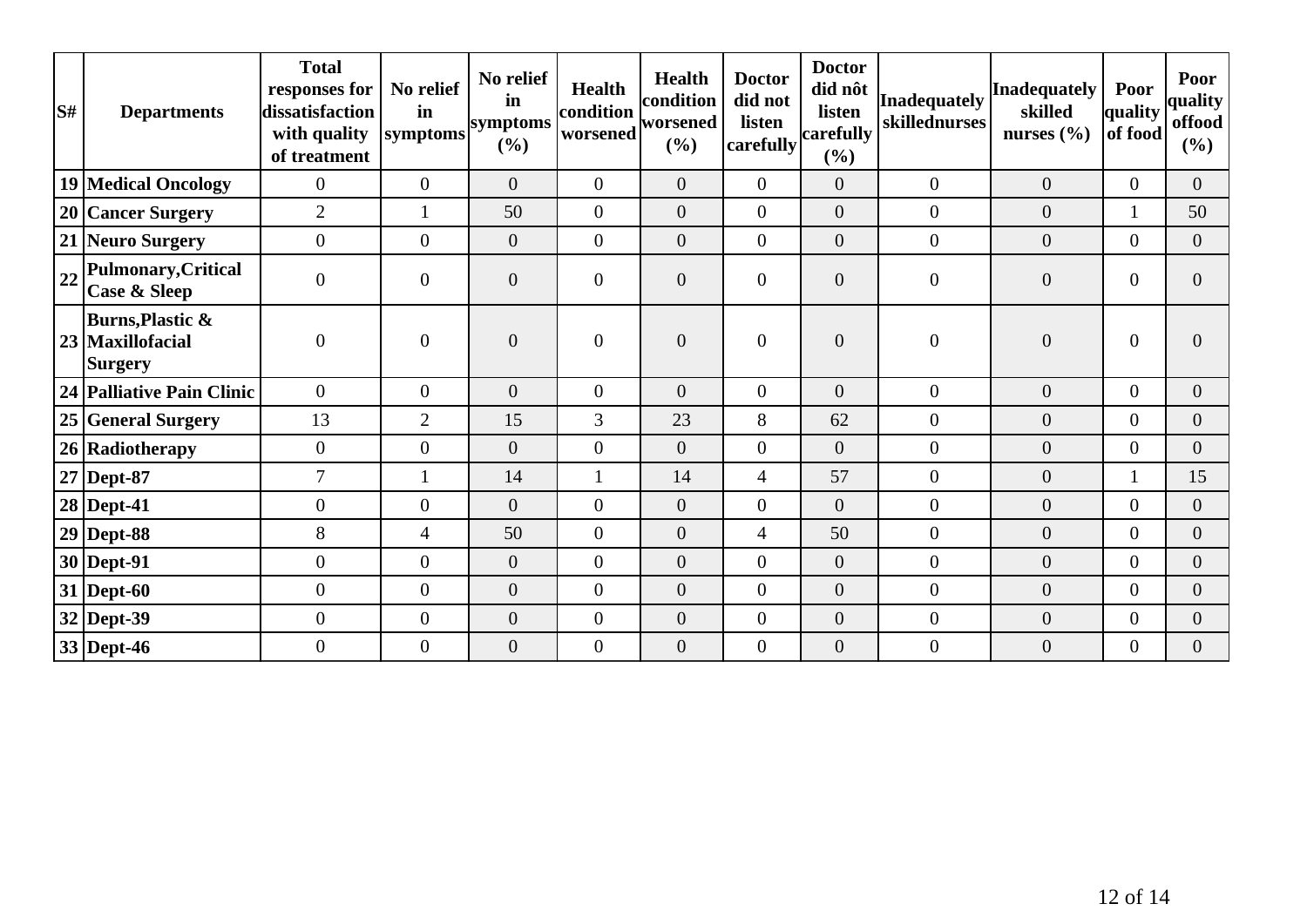### **3.5 Other Reasons**

| S#                      | <b>Departments</b>                           | <b>Total</b><br>responses<br>for dis-<br>satisfaction<br>with other<br>reasons | Long<br>waiting<br>time | Long<br>time<br>(%) | waiting Inadequate<br>information | <b>Inadequate</b><br>information<br>(%) | Lack of<br>amenities | <b>Lack of</b><br>amenities<br>(%) | Lack<br><b>of</b><br> support | Lack<br><b>of</b><br>(%) | Over<br>support crowding | Over<br>crowding<br>(%) | Any<br>other   | Any<br>other<br>(%) |
|-------------------------|----------------------------------------------|--------------------------------------------------------------------------------|-------------------------|---------------------|-----------------------------------|-----------------------------------------|----------------------|------------------------------------|-------------------------------|--------------------------|--------------------------|-------------------------|----------------|---------------------|
| $\bf{0}$                | Total                                        | 383                                                                            | 144                     | 38                  | 36                                | 9                                       | 31                   | 8                                  | 27                            | $\overline{7}$           | 65                       | 17                      | 80             | 21                  |
| $\mathbf{1}$            | <b>Cardiology</b>                            | 9                                                                              | $\overline{4}$          | 44                  | $\overline{0}$                    | $\boldsymbol{0}$                        | $\mathbf{1}$         | 11                                 | 1                             | 11                       | $\mathbf{1}$             | 11                      | $\overline{2}$ | 23                  |
| $\boldsymbol{2}$        | <b>Haematology</b>                           | $\mathbf{1}$                                                                   | $\overline{0}$          | $\overline{0}$      | $\overline{0}$                    | $\boldsymbol{0}$                        | $\mathbf{1}$         | 100                                | $\overline{0}$                | $\overline{0}$           | $\overline{0}$           | $\overline{0}$          | $\overline{0}$ | $\overline{0}$      |
| $\mathbf{3}$            | Medicine                                     | 103                                                                            | 30                      | 29                  | 13                                | 13                                      | 12                   | 12                                 | 8                             | $8\,$                    | 19                       | 18                      | 21             | 20                  |
| $\overline{\mathbf{4}}$ | Nephrology                                   | 8                                                                              | $\overline{2}$          | 25                  | $\overline{2}$                    | 25                                      | $\boldsymbol{0}$     | $\overline{0}$                     | $\overline{0}$                | $\overline{0}$           | $\theta$                 | $\overline{0}$          | $\overline{4}$ | 50                  |
| 5                       | <b>Obstetrics and</b><br>Gynaecology         | 31                                                                             | 13                      | 42                  | $\overline{2}$                    | 6                                       | $\overline{2}$       | 6                                  | 3                             | 10                       | 5                        | 16                      | 6              | 20                  |
|                         | 6 Orthopaedics                               | $\overline{2}$                                                                 | $\overline{0}$          | $\overline{0}$      | $\overline{0}$                    | $\overline{0}$                          | $\mathbf{1}$         | 50                                 | $\overline{0}$                | $\overline{0}$           | $\overline{0}$           | $\overline{0}$          | $\mathbf{1}$   | 50                  |
| $\overline{7}$          | Otorhinolaryngology                          | 19                                                                             | 12                      | 63                  | $\overline{4}$                    | 21                                      | $\boldsymbol{0}$     | $\overline{0}$                     | 1                             | 5                        | $\overline{2}$           | 11                      | $\overline{0}$ | $\overline{0}$      |
|                         | 8 Paediatrics                                | 19                                                                             | $\overline{4}$          | 21                  | $\mathbf{1}$                      | 5                                       | 3                    | 16                                 | $\mathbf{1}$                  | 5                        | $\overline{3}$           | 16                      | $\tau$         | 37                  |
| $\boldsymbol{9}$        | <b>Paediatric Surgery</b>                    | $\overline{4}$                                                                 | $\mathbf{1}$            | 25                  | $\overline{0}$                    | $\boldsymbol{0}$                        | $\boldsymbol{0}$     | $\overline{0}$                     | $\overline{0}$                | $\overline{0}$           | $\overline{2}$           | 50                      | $\mathbf{1}$   | 25                  |
| $\vert$ 10              | <b>Physical Medicine</b><br>& Rehabilitation | 21                                                                             | 9                       | 43                  | $\overline{2}$                    | 10                                      | $\mathbf{2}$         | 10                                 | 1                             | 5                        | 5                        | 24                      | $\overline{2}$ | 8                   |
|                         | 11 Psychiatry                                | 5                                                                              | $\overline{2}$          | 40                  | $\overline{0}$                    | $\boldsymbol{0}$                        | $\mathbf{1}$         | 20                                 | $\overline{0}$                | $\overline{0}$           | $\mathbf{1}$             | 20                      | $\mathbf{1}$   | 20                  |
|                         | 12 Urology                                   | $\overline{2}$                                                                 | $\overline{0}$          | $\overline{0}$      | $\overline{0}$                    | $\boldsymbol{0}$                        | $\boldsymbol{0}$     | $\overline{0}$                     | $\overline{0}$                | $\overline{0}$           | $\mathbf{1}$             | 50                      | 1              | 50                  |
|                         | $13$ CTVS                                    | $\mathbf{1}$                                                                   | $\mathbf{0}$            | $\overline{0}$      | $\boldsymbol{0}$                  | $\overline{0}$                          | $\overline{0}$       | $\overline{0}$                     | $\overline{0}$                | $\overline{0}$           | $\mathbf{1}$             | 100                     | $\overline{0}$ | $\overline{0}$      |
|                         | 14 Endocrinology                             | 6                                                                              | $\mathbf{1}$            | 17                  | $\overline{0}$                    | $\boldsymbol{0}$                        | $\boldsymbol{0}$     | $\overline{0}$                     | $\overline{0}$                | $\boldsymbol{0}$         | $\overline{4}$           | 67                      | $\mathbf{1}$   | 16                  |
|                         | $15$ EYE                                     | 10                                                                             | 5                       | 50                  | $\overline{0}$                    | $\boldsymbol{0}$                        | $\mathbf{1}$         | 10                                 | $\overline{0}$                | $\boldsymbol{0}$         | $\mathbf{1}$             | 10                      | 3              | 30                  |
|                         | $16$ Skin                                    | 47                                                                             | 18                      | 38                  | $\overline{4}$                    | $\mathbf{9}$                            | 3                    | 6                                  | 3                             | 6                        | 11                       | 23                      | 8              | 18                  |
| 17                      | <b>Apex Regional STD</b><br><b>Centre</b>    | $\boldsymbol{0}$                                                               | $\mathbf{0}$            | $\overline{0}$      | $\boldsymbol{0}$                  | $\boldsymbol{0}$                        | $\boldsymbol{0}$     | $\overline{0}$                     | $\overline{0}$                | $\boldsymbol{0}$         | $\overline{0}$           | $\overline{0}$          | $\overline{0}$ | $\overline{0}$      |
|                         | 18 Neurology                                 | 10                                                                             | 6                       | 60                  |                                   | 10                                      | $\mathbf{1}$         | 10                                 | $\overline{0}$                | $\boldsymbol{0}$         | 1                        | 10                      | 1              | 10                  |